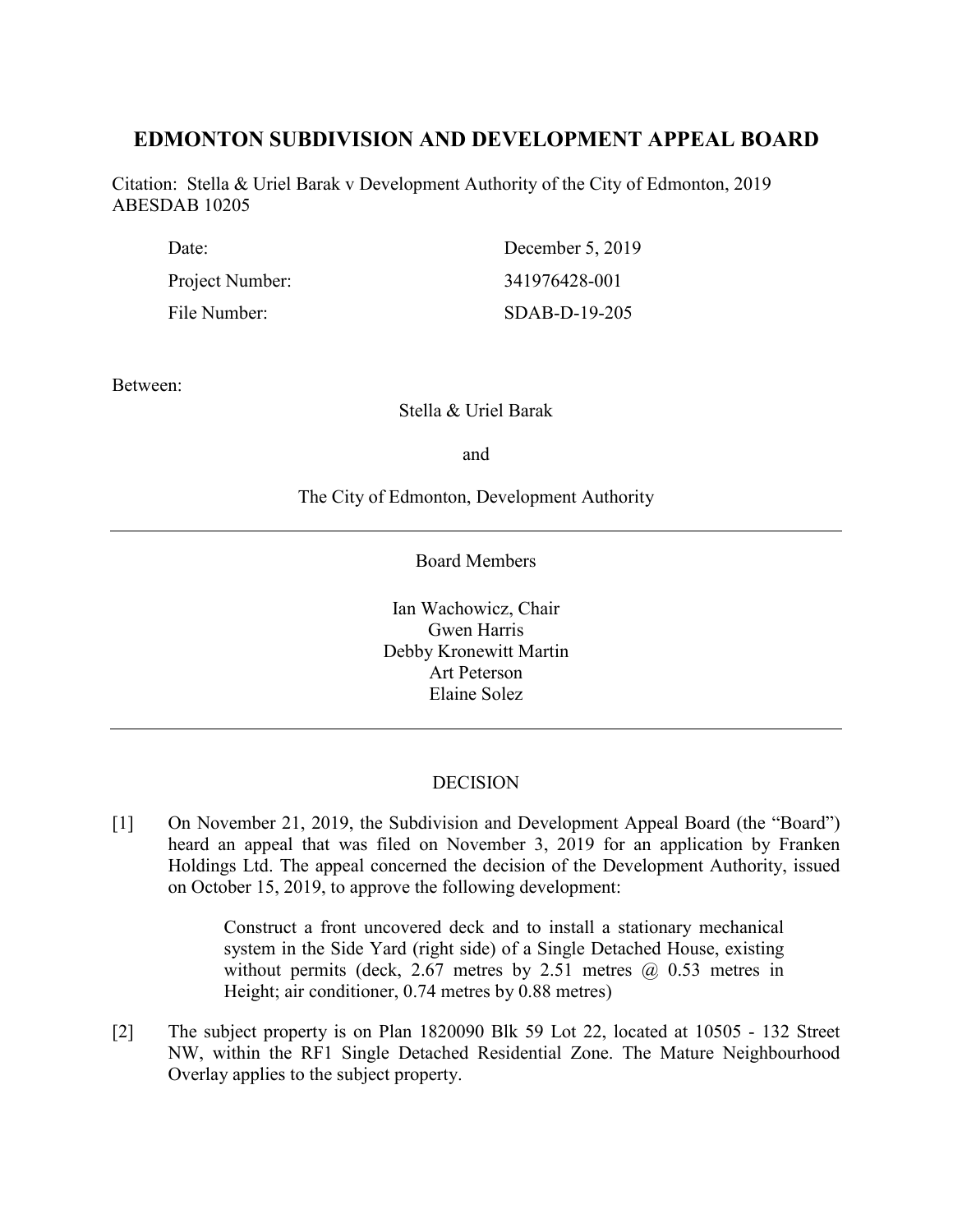[3] The following documents were received prior to the hearing and form part of the record:

- Copy of the Development Permit application with attachments, proposed plans, and the approved Development Permit;
- The Development Officer's written submissions; and
- The Appellant's reasons for appeal.

#### **Preliminary Matters**

- [4] At the outset of the appeal hearing, the Presiding Officer confirmed with the parties in attendance that there was no opposition to the composition of the panel.
- [5] The Presiding Officer outlined how the hearing would be conducted, including the order of appearance of parties, and no opposition was noted.
- [6] The appeal was filed on time, in accordance with Section 686 of the *Municipal Government Act*, RSA 2000, c M-26 (the "*Municipal Government Act*").

# **Summary of Hearing**

- *i) Position of the Appellants, S. and U. Barak*
- [7] The Appellants advised they will not be attending the hearing and requested the Board to proceed in their absence.
- [8] The following reasons were provided at the time the appeal was filed:
	- a. The external air conditioning unit box at the right side of the property should be placed at the rear of the property.
	- b. The external air conditioning unit box is too close to my property and I am concerned of the noise pollution.
	- c. The external air conditioning unit box is hazardous to my family.
	- d. I am concerned that the external air conditioning box was permitted by the Edmonton development board without my prior knowledge and approval.

If we allow a permit in this instance, post-facto, we are awarding this developer for his illegal act.

- *ii) Position of the Development Officer, R. Zhou*
- [9] The Development Authority did not attend the hearing and the Board relied on his written submission.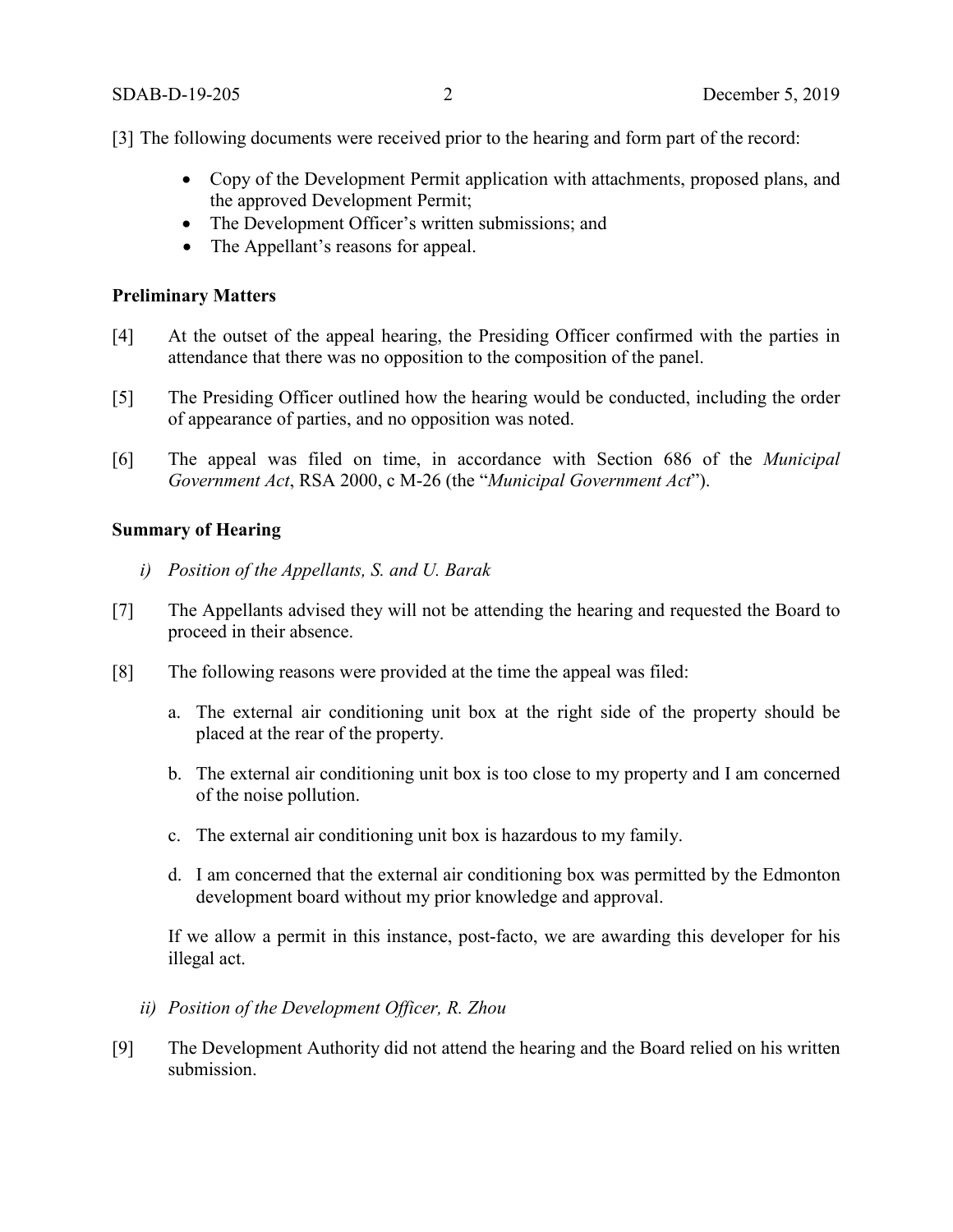- *iii) Position of the Permit Holder, Franken Holdings Ltd.*
- [10] S. Franken appeared on behalf of Franken Holdings Ltd.
- [11] Franken Holdings has installed many air conditioners on the sides of houses in the past without any issues and did not realize a permit is required for this.
- [12] There is not much room in the backyards of skinny houses and the mechanical room is usually on the side of the house.
- [13] Franken Holdings had spoken to the Appellants during construction and the only objection they received was that the brackets for the air conditioning unit were sticking out too far. This problem was rectified.
- [14] Mr. Franken provided the following responses to questions from the Board:
	- a. The house is already completed and occupied.
	- b. Franken Holdings has not received any noise complaints; however, since the house was only occupied a month ago, the air conditioning unit has not yet been operational.
	- c. It is up to the new occupants to decide if a privacy fence will be erected between the two properties. It does not appear as if any of the Appellants' bedroom windows face the air conditioning unit.
	- d. The HVAC installer advised that this air conditioner runs at 70 decibels. Mr. Franken does not believe that this is overly loud.

#### **Decision**

[15] The appeal is DENIED and the decision of the Development Authority is CONFIRMED. The development is GRANTED as approved by the Development Authority.

#### **Reasons for Decision**

- [16] Single Detached Housing is a Permitted Use in the RF1 Single Detached Residential Zone.
- [17] The matter before the Board dealt with the location of a stationary mechanical system, namely an air conditioner unit. On lots that are 9 metres or less in Width, stationary mechanical systems are not to be located in the Side Yard. Section 45.8 of the *Edmonton Zoning Bylaw* states:
	- 8. On a Site in a residential Zone, any component of a stationary mechanical system that: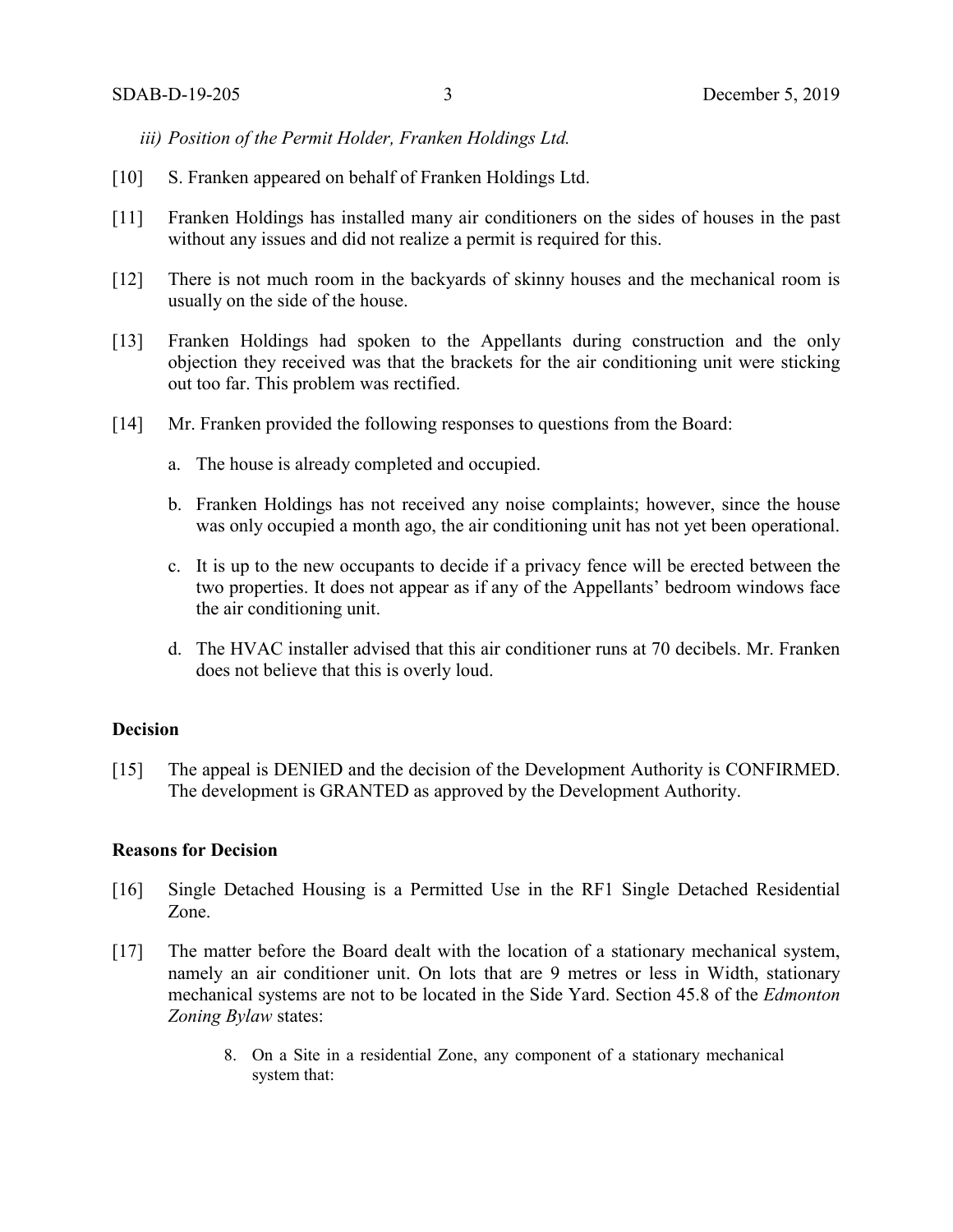- a. emits noise or is designed to emit noise outside of a building that is audible on any Abutting Site in a residential Zone; and
- b. is located on, or Abutting, a Site in a residential Zone that has a Site Width of less tha[n 9.0 me](javascript:void(0);)tres;

shall be located in a Rear Yard.

- [18] The Development Authority granted a variance waiving that requirement. The Board upholds that variance and confirms the Development Authority's decision for the following reasons:
	- a. The proposed development complies with all other development requirements.
	- b. The air conditioner is an accessory function and does not change the footprint of the building.
	- c. The air conditioner is a small unit within the Side Yard and its visual impacts are minimal from the street.
- [19] The Board heard no evidence of any deleterious effect being occasioned by the existence of this stationary mechanical system.
- [20] For all of these reasons, the Board finds that the variance granted will not unduly interfere with the amenities of the neighbourhood nor materially interfere with or affect the use, enjoyment or value of neighbouring properties.
- [21] The Appeal is denied.

Ian Wachowicz, Chair Subdivision and Development Appeal Board

CC: Franken Holdings Ltd. Development & Zoning Services – Z. Rowley / A. Wen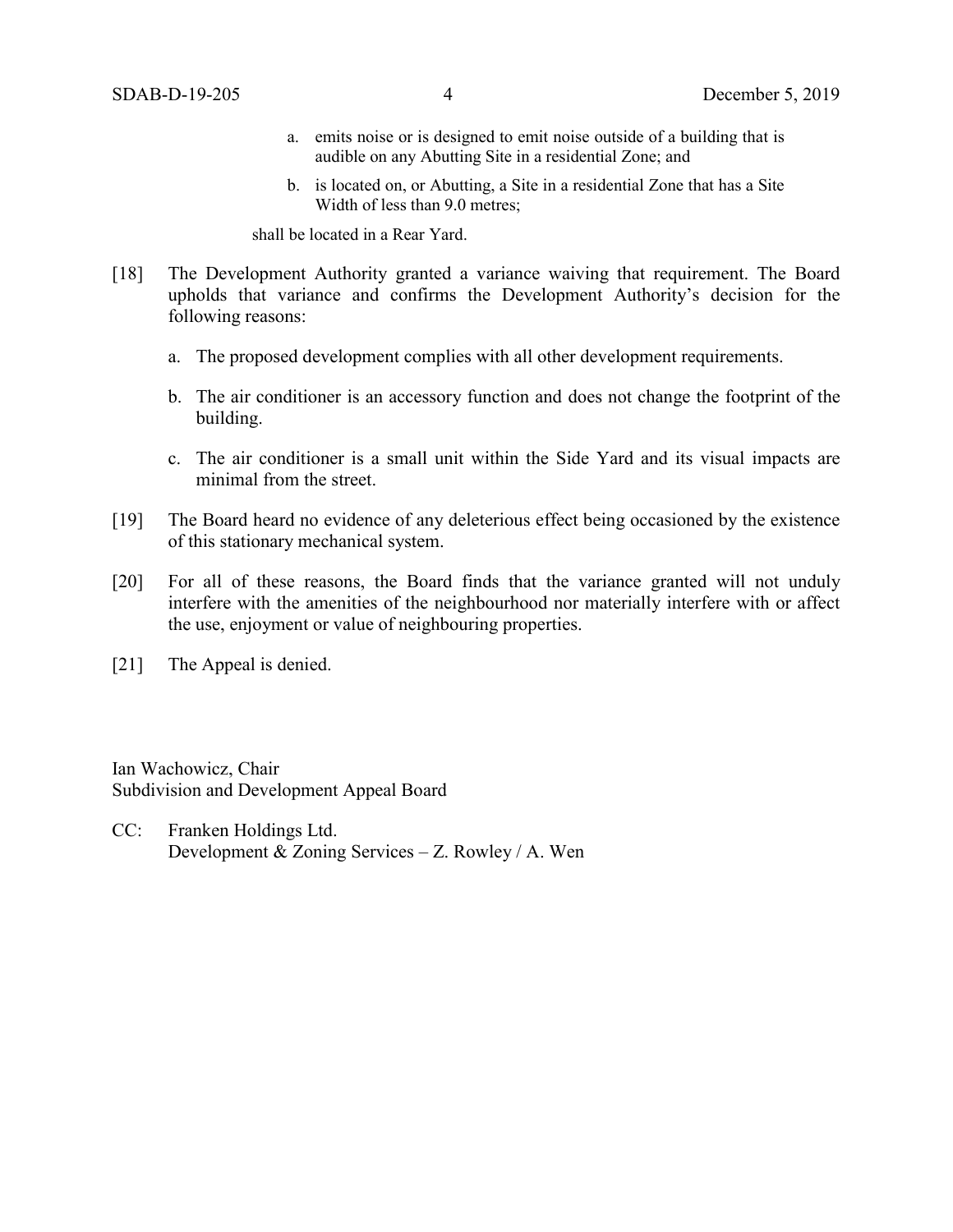# **Important Information for the Applicant/Appellant**

- 1. This is not a Building Permit. A Building Permit must be obtained separately from the Sustainable Development Department, located on the 2nd Floor, Edmonton Tower, 10111 – 104 Avenue NW, Edmonton, AB T5J 0J4.
- 2. Obtaining a Development Permit does not relieve you from complying with:
	- a) the requirements of the *Edmonton Zoning Bylaw*, insofar as those requirements have not been relaxed or varied by a decision of the Subdivision and Development Appeal Board,
	- b) the requirements of the *Alberta Safety Codes Act*,
	- c) the *Alberta Regulation 204/207 – Safety Codes Act – Permit Regulation*,
	- d) the requirements of any other appropriate federal, provincial or municipal legislation,
	- e) the conditions of any caveat, covenant, easement or other instrument affecting a building or land.
- 3. When an application for a Development Permit has been approved by the Subdivision and Development Appeal Board, it shall not be valid unless and until any conditions of approval, save those of a continuing nature, have been fulfilled.
- 4. A Development Permit will expire in accordance to the provisions of Section 22 of the *Edmonton Zoning Bylaw, Bylaw 12800*, as amended.
- 5. This decision may be appealed to the Alberta Court of Appeal on a question of law or jurisdiction under Section 688 of the *Municipal Government Act*, RSA 2000, c M-26. If the Subdivision and Development Appeal Board is served with notice of an application for leave to appeal its decision, such notice shall operate to suspend the Development Permit.
- 6. When a decision on a Development Permit application has been rendered by the Subdivision and Development Appeal Board, the enforcement of that decision is carried out by the Sustainable Development Department, located on the 2nd Floor, Edmonton Tower, 10111 – 104 Avenue NW, Edmonton, AB T5J 0J4.

*NOTE: The City of Edmonton does not conduct independent environmental checks of land within the City. If you are concerned about the stability of this property for any purpose, you should conduct your own tests and reviews. The City of Edmonton, when issuing a development permit, makes no representations and offers no warranties as to the suitability of the property for any purpose or as to the presence or absence of any environmental contaminants on the property.*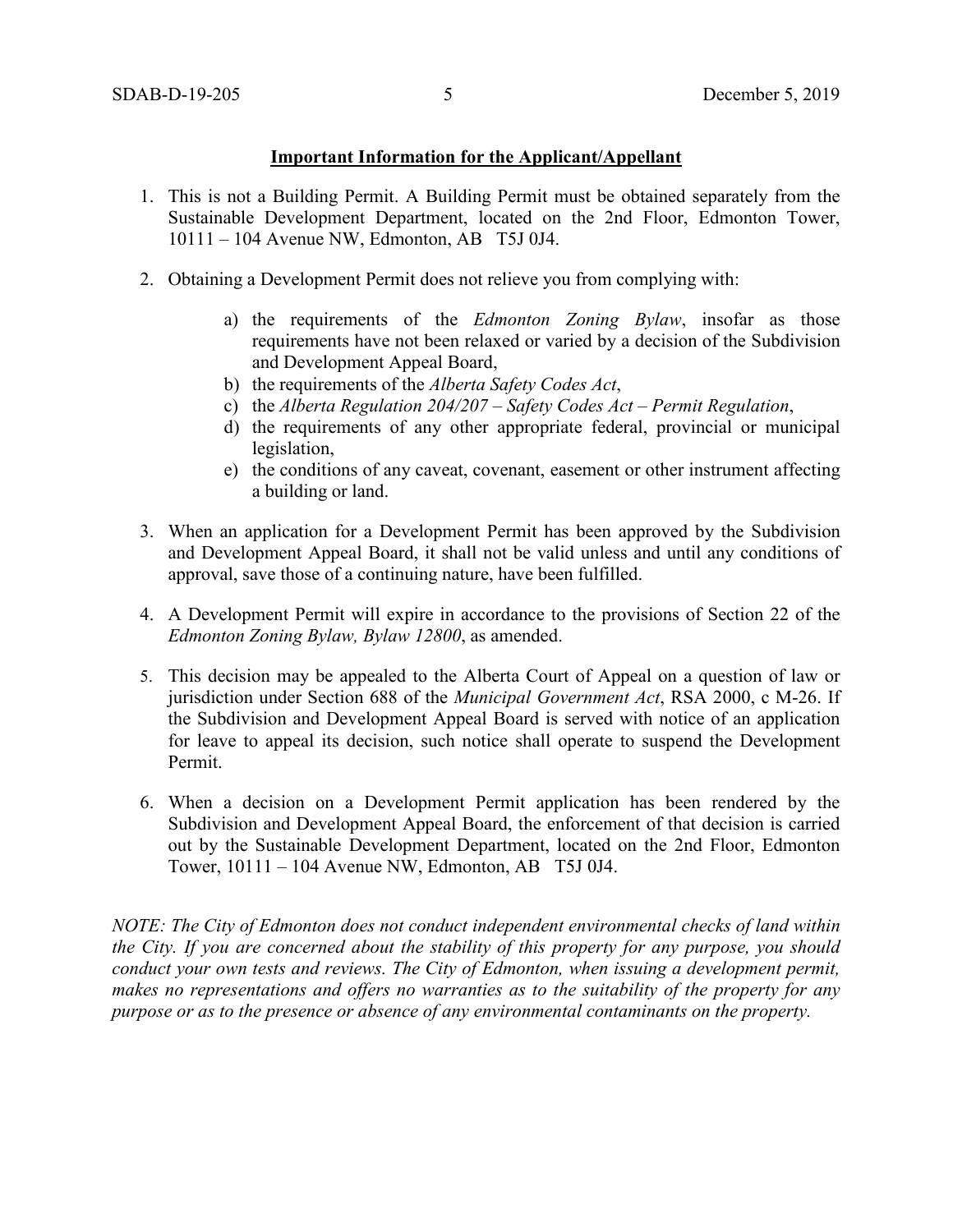# **EDMONTON SUBDIVISION AND DEVELOPMENT APPEAL BOARD**

Citation: 1847915 AB Ltd v Development Authority of the City of Edmonton, 2019 ABESDAB 10206

| Date:           | December 5, 2019 |
|-----------------|------------------|
| Project Number: | 326697311-001    |
| File Number:    | SDAB-D-19-206    |

Between:

# 1847915 AB Ltd

and

# The City of Edmonton, Development Authority

Board Members

Ian Wachowicz, Chair Gwen Harris Debby Kronewitt Martin Art Peterson Elaine Solez

# **DECISION**

[9] On November 21, 2019, the Subdivision and Development Appeal Board (the "Board") heard an appeal that was filed on November 5, 2019 for an application by Franken Holdings Ltd. The appeal concerned the decision of the Development Authority, issued on October 25, 2019, to approve the following development:

> Construct a 4 Dwelling unit Row House with Unenclosed Front Porch(s), balconies

- [10] The subject property is on Plan 5456AH Blk 11 Lot 20, located at 12220 112 Avenue NW, within the RF3 Small Scale Infill Development Zone. The Mature Neighbourhood Overlay and West Ingle Area Redevelopment Plan apply to the subject property.
- [11] The following documents were received prior to the hearing and form part of the record: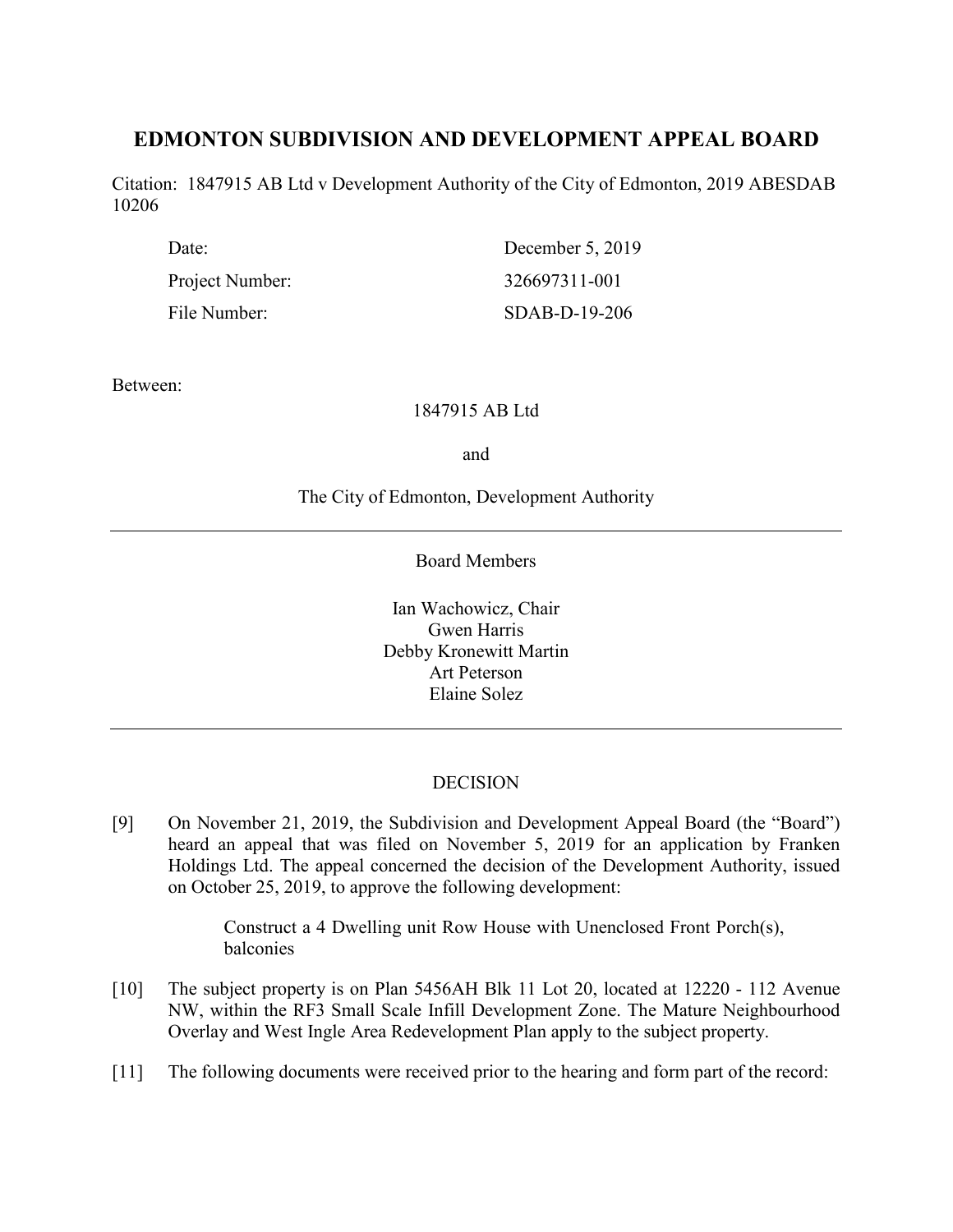- Copy of the Development Permit application with attachments, proposed plans, and the refused Development Permit;
- The Development Officer's written submissions;
- The Appellant's written submissions and PowerPoint presentation; and
- Online responses, e-mails and signatures in opposition.

### **Preliminary Matters**

- [12] At the outset of the appeal hearing, the Presiding Officer confirmed with the parties in attendance that there was no opposition to the composition of the panel.
- [13] The Presiding Officer outlined how the hearing would be conducted, including the order of appearance of parties, and no opposition was noted.
- [14] The appeal was filed on time, in accordance with Section 686 of the *Municipal Government Act*, RSA 2000, c M-26 (the "*Municipal Government Act*").
- [15] Prior to commencing the hearing the Board confirmed with the Development Officer, J. Angeles, that this development permit application was reviewed based on the current bylaw.

#### **Summary of Hearing**

- *i) Position of the Appellant, 1847915 AB Ltd.*
- [16] K. Herrick and J. Herrick appeared on behalf of 1847915 AB Ltd., a small Edmontonbased development company. They have successfully built and sold two other fourplex projects in the Inglewood neighbourhood.
- [17] The current home on this corner lot was built in 1930 and is in tear down condition.
- [18] They chose Inglewood due to its proximity to downtown, the businesses on 124 Street, and because it is within 150 metres of a Transit Avenue so it qualifies for a parking relaxation of 50 percent.
- [19] Their goal is to make infill more affordable and build well designed "Missing Middle" projects of fourteen to fifteen hundred square feet in the \$450,000 range. Their previous eight units were well received and were purchased by young professional couples or single people within 6 months of completion. Photos of their previous two builds were shown.
- [20] The real estate market in Edmonton is in a decline and there is a need for attractive properties at an affordable price. New skinny homes with a similar square footage are going for \$525,000 to \$630,000 in this area.
- [21] This project will help revitalize a mature neighbourhood and the design will be consistent with the upscale / esthetic design of new infill properties and row housing in the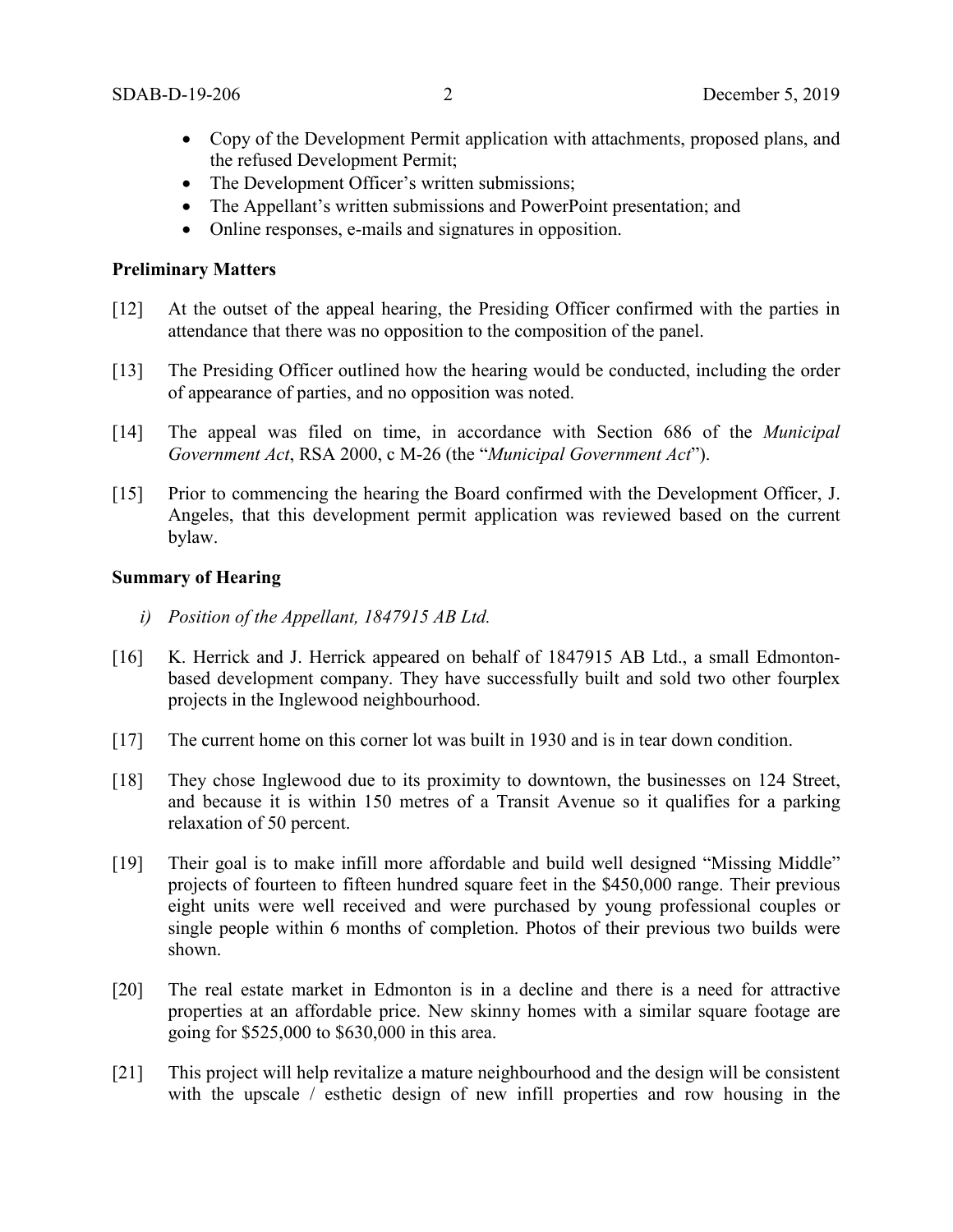surrounding area. The City is pro-development in this area; a 46 unit apartment building has been approved half a block away, and numerous skinny homes and six fourplexes have recently been developed.

- [22] The appellants have worked hard to develop positive relationships with adjacent neighbours in their previous two builds.
- [23] A map and photos were displayed to show the location and style of the six fourplexes that have been approved or constructed in the immediate vicinity.
- [24] The Appellants are proposing a Front Setback of 4.0 metres rather than the minimum required 7.17 metres and a Rear Setback of 15.7 metres which is only slightly less than the required 17.2 metres. The other projects in the area have been granted similar variances and it would be impossible to build a fourplex without them.
- [25] A plot plan was shown of the proposed development in relation to the neighbour's property to the north. Moving the proposed development further forward aligns the backyards with that of the north neighbour. The garages of the proposed development will be one storey.
- [26] The adjacent neighbour to the north has very large evergreen trees on the south side of her property which are taller than the proposed development. These trees currently block more sun from the yard than their proposed building would.
- [27] The façade facing the front has varied rooflines, variations in building setbacks, doors and windows have been placed to eliminate massing and landscaping has been designed to create visual interest.
- [28] In response to a question from the Chair regarding massing on the north façade, the appellants advised a 6 foot high fence will be constructed on that side. Columnar aspens and other shrubbery will be planted along the fence and the trees will line up with the windows as much as possible to add privacy.
- [29] The distance between the proposed development and the neighbour to the north is over 30 feet. Based on the standard lot size of 25 feet for a skinny lot, a whole house would fit in between the two buildings.
- [30] The variations for the cantilevers are being sought to allow the bedrooms to be of a useable size. An approved building currently under construction at 12604 – 116 Avenue has a similar cantilever to what they are proposing.
- [31] They tried to speak with as many neighbours as possible but had difficulty reaching everyone. The two immediate neighbours to the south signed letters of support.
- [32] The Appellants summarized their presentation as follows: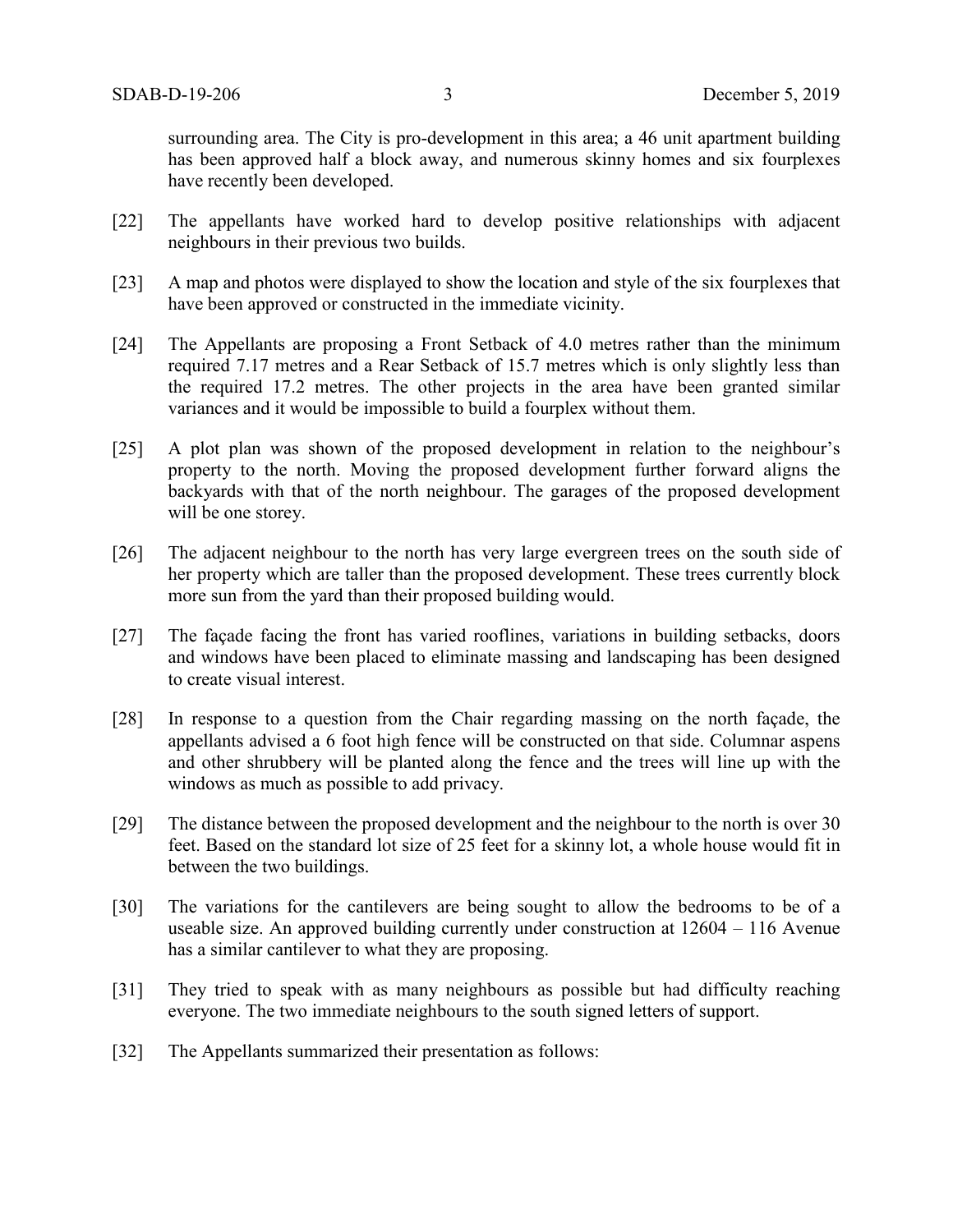- a. Row housing is a Permitted Use in the RF3 Small Scale Infill Development Zone; however, it is rare to find row housing that complies with the required front and rear setbacks in this zone.
- b. The Appellants are confident that the proposed development will not unduly interfere with the amenities of the neighbourhood or materially interfere with or affect the use, enjoyment or value of neighbouring parcels of land.
- c. The proposed development supports Edmonton's initiative to provide affordable infills.
- [33] The Appellants provided the following responses to questions from the Board:
	- a. The Appellants believe the proposed development fits in with the character of the neighbourhood because there is already a large amount of existing infill in the neighbourhood.
	- b. The difference between the east and west side of Inglewood is significant. Their first two fourplexes were in the west portion of Inglewood which has less new housing; therefore the designs of those builds were less modern. The current proposed development is in the east side of Inglewood which has many newer style homes so it has been designed to fit in with these new homes.
	- c. Pushing the home further to the front of the lot helps alleviate the loss of sunlight penetration for the neighbour to the north. The trees currently on the lot to the north create more of a shading concern than the proposed fourplex.
	- d. They acknowledged that the home to the north has many south facing windows; however the large separation between the buildings will help mitigate this.
	- e. They did not have any discussions with the neighbour to the north prior to starting this project.
	- f. They would be open to conditions from the Board such as stipulating colour variations or different cladding orientations on the north façade to add interest and alleviate the massing effect. They pointed out the dormer windows which break up the roof line.
	- g. They confirmed that their other two fourplexes were on 150 foot lots; the current lot is only 140 feet.
	- h. They did consider reducing to three units but found it is not financially feasible.

# *iii) Position of the Development Officer, J. Angeles*

[34] Mr. Angeles appeared to answer questions form the Board.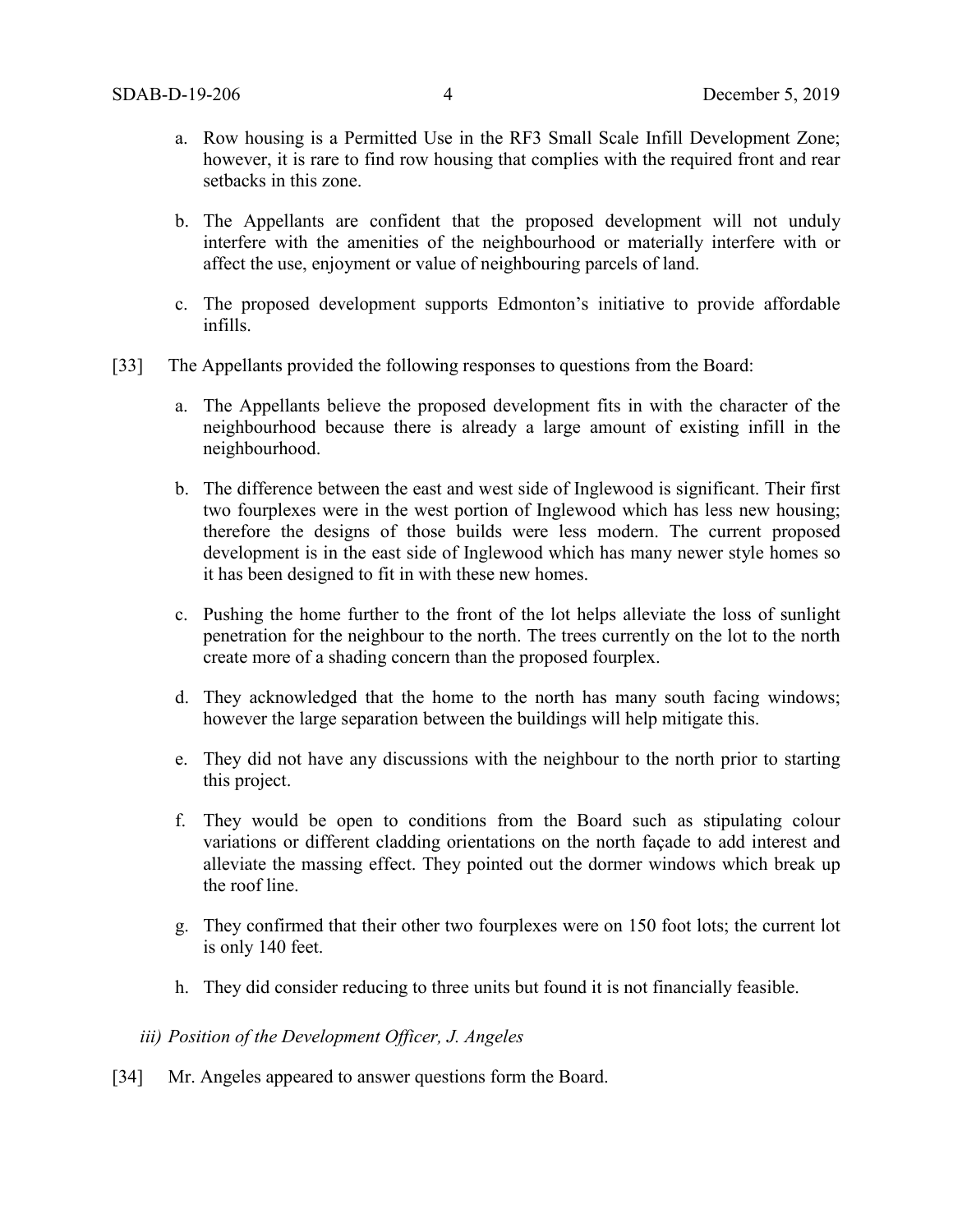- [35] He believes the 23 metre long cantilever along the whole length of the building makes the building much more massive and negatively impacts the neighbour to the north.
- [36] He agreed that a mix of vertical and horizontal siding or colour variations along this north façade would help mitigate the massing effect but would not totally alleviate it.
- [37] A 3 metre proposed setback is a bit too large when compared to the other buildings in the area. Most of the other buildings where the front setback does not comply have a deficiency of approximately 1 metre as opposed to the 3.17 metres being requested here. The minimum front setback requirement is to ensure uniformity in front setback of the whole block.
- [38] The difficulty is not with the lot the difficulty is with how the units can sell.
- [39] When considering if a development reflects the character of the neighbourhood, Mr. Angeles has to look at both the existing buildings as well as the current ones being constructed. There has to be a balance between modern and traditional buildings and the proposed development is in character with the mixture in West Inglewood.
	- *iv) Position of an Affected Property Owner Opposed to the Development*
- [40] F. Maaskant owns the property immediately to the north of the proposed development. She referred to the letter she had submitted outlining her concerns as well as the signatures she had collected from over 28 neighbours. 99 percent of the people she spoke with felt that developers need to follow the regulations that the City has put in place.
- [41] The bylaws have already been relaxed a lot to allow for higher density developments. Asking for these kinds of variances goes beyond what adds to the quality of life in the neighbourhood.
- [42] Increasing the footprint on this lot adds to congestion in terms of balance between open space and buildings.
- [43] She will be greatly affected by the loss of sun exposure from the south. She has a sun room at the back of her house as well as a flourishing garden. The proposed 6 foot tall fence will would block even more light.
- [44] Perhaps this development needs to be on a 150 foot lot.
- [45] Ms. Maaskant provided the following responses to questions from the Board:
	- a. The existing large evergreens are only located at the front of the property and there are no trees where her house starts. The trees are in the southwest corner of her lot so the only shading impact is in the late afternoon.
	- b. The impact of the proposed development would be worse if it were set back further to the east.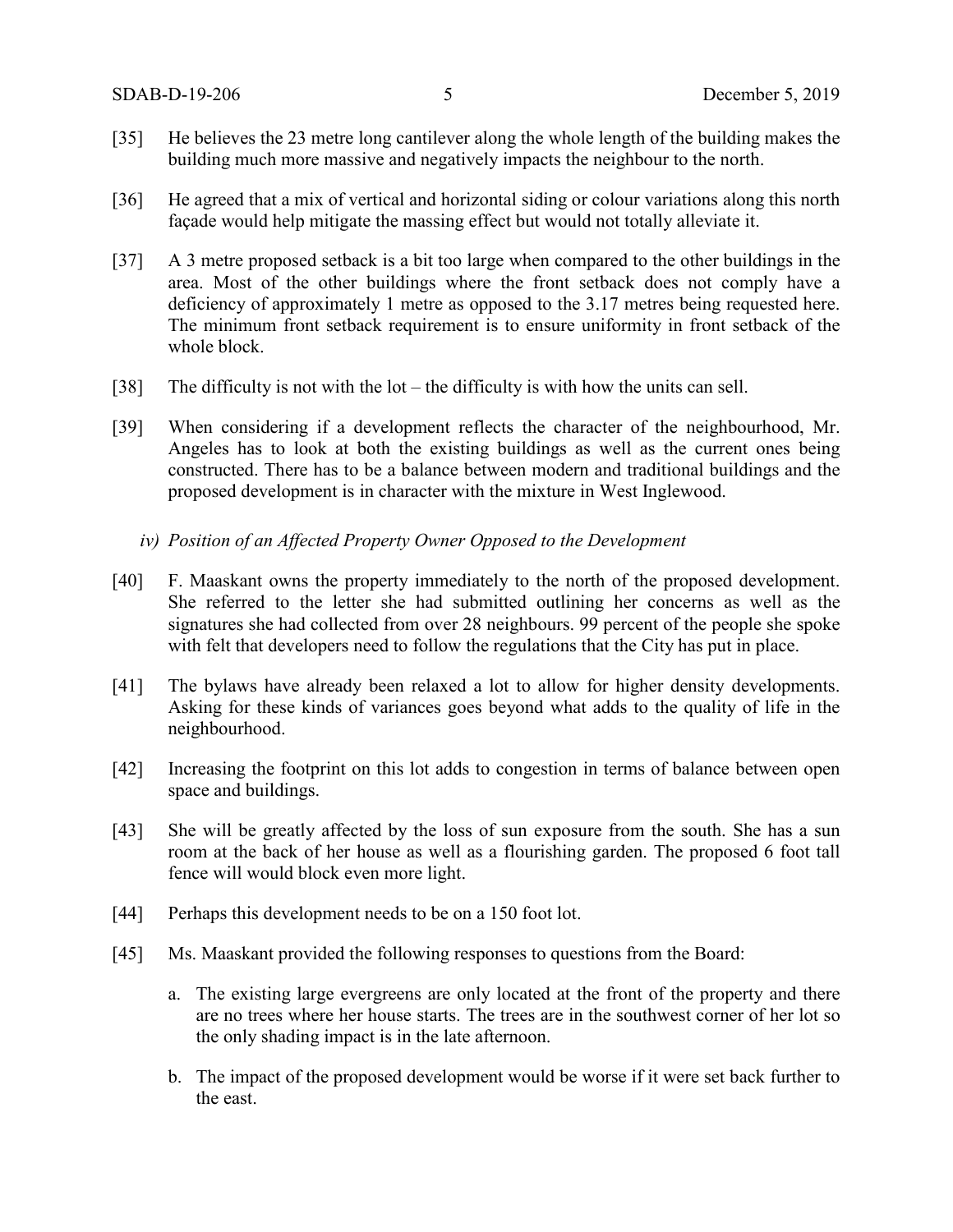- c. She lives in an older two storey home with windows along the south side. There are currently no infills on the east side of 123 Street.
- d. All of the homes towards the north are set back approximately the same distance. The new development will stick further out than the rest of the homes on the block.
- e. Her major concerns are shadowing and loss of sunlight as well and the solid cantilevered wall which would make quite an impact. This results in an expansion of the building footprint without technically being called that because it does not touch the ground.

# *vi) Rebuttal of the Appellant*

- [46] The Appellants are not asking for a variance to the site coverage as the maximum permitted square footage is complied with. It is not possible to fit a building on the lot that meets that maximum permitted site coverage without getting variances for setbacks.
- [47] There will be no traffic congestion as the proposed development is located on a corner lot on a dead end road. There is only one house to the east and the 122 Street utility corridor is located to the east of this house. Further to the east there is an industrial area. No cars are coming through this area to get to other areas of the City. Parking will not be an issue with the garage and four proposed parking stalls.
- [48] The front façade (along 123 Street) has been designed to make it feel as if you are coming up to an entrance. The proposed landscaping will make a big difference and the plan is to keep the very large evergreen tree on the southwest of the property if at all possible.
- [49] Regarding the massing effect of the north façade, the Appellants are very open to the Board imposing a condition to alter the configuration of the siding. They can also add shutters to the upstairs windows to break up the look of the building. They feel that four different colours may be more jarring. All of the units come with nice window coverings for privacy. The fourplex approved at 12604 – 116 Avenue has a very similar north façade as to what has been approved here.
- [50] The proposed development has not been refused based on site coverage or height. It is extremely unique to have a house 30 feet away from the neighbouring house as is the case here. Skinny home developments are being built less than 10 feet apart.

#### **Decision**

[51] The appeal is ALLOWED and the decision of the Development Authority is REVOKED. The development is GRANTED as applied for to the Development Authority, subject to the following CONDITIONS: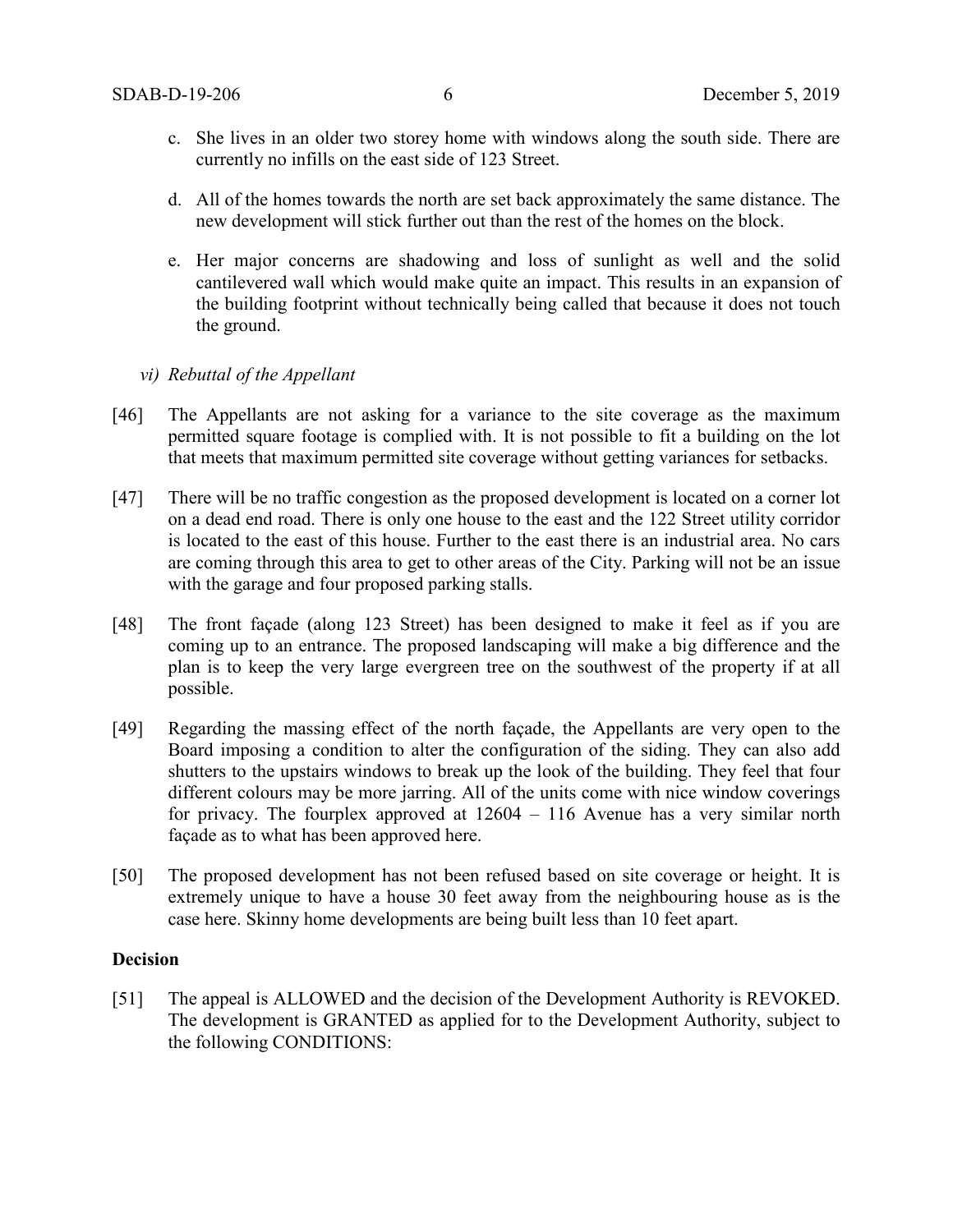- 1. On the north façade of the structure, each unit shall be distinguished from the adjacent units by alternating colour, materials, or orientation of cladding, to the satisfaction of the Development Officer.
- 2. WITHIN 14 DAYS OF APPROVAL, prior to any demolition or construction activity, the applicant must post on-site a development permit notification sign (Section 20.6)
- 3. Amenity Area shall be permanently retained as open space, unencumbered by enclosed Accessory Buildings or future additions, where it is provided outdoors (Section 46.3(b)).
- 4. Dwelling shall incorporate design techniques, such as, but not limited to, translucent window treatment, window location, raised windows, or Privacy Screening, to reduce direct line of sight into the windows of the Dwelling on the Abutting property.
- 5. Waste Enclosure stand location should be no further than 3 meters (10 feet) from the rear property line. Space to deposit waste without interference from parked cars/walls shall be 1.0 metres.
- 6. PRIOR TO THE RELEASE OF DRAWINGS FOR BUILDING PERMIT REVIEW, the applicant or property owner shall pay a Development Permit Inspection Fee of \$518.00.
- 7. PRIOR TO THE RELEASE OF DRAWINGS FOR BUILDING PERMIT REVIEW, the applicant or property owner shall apply for a Fill-In Permit and pay the fee of \$50.00.
- 8. Landscaping shall be in accordance with the approved Landscape Plan, and Section 55 of the *Edmonton Zoning Bylaw*, to the satisfaction of the Development Officer.
- 9. Any changes to an approved Landscape Plan require the approval of the Development Officer prior to the Landscaping being installed.
- 10. Landscaping shall be installed within 18 months of receiving the Final Occupancy Permit. Landscaping shall be maintained in a healthy condition for a minimum of 24 months after the landscaping has been installed, to the satisfaction of the Development Officer.
- 11. A Landscape Security shall be provided to the City of Edmonton at the time of initial Landscape Inspection, to the satisfaction of the Development Officer. The initial Landscape Inspection shall be requested within 14 days of the Landscape installation being completed (www.edmonton.ca/landscapeinspectionrequest).
- 12. Upon determination that landscaping has been installed in compliance with the approved Landscape Plan, 20% of the full Landscape Security value as determined by the Development Officer shall be collected. The Landscape Security shall be retained for a period of 24 months from the date of the initial Landscape Inspection.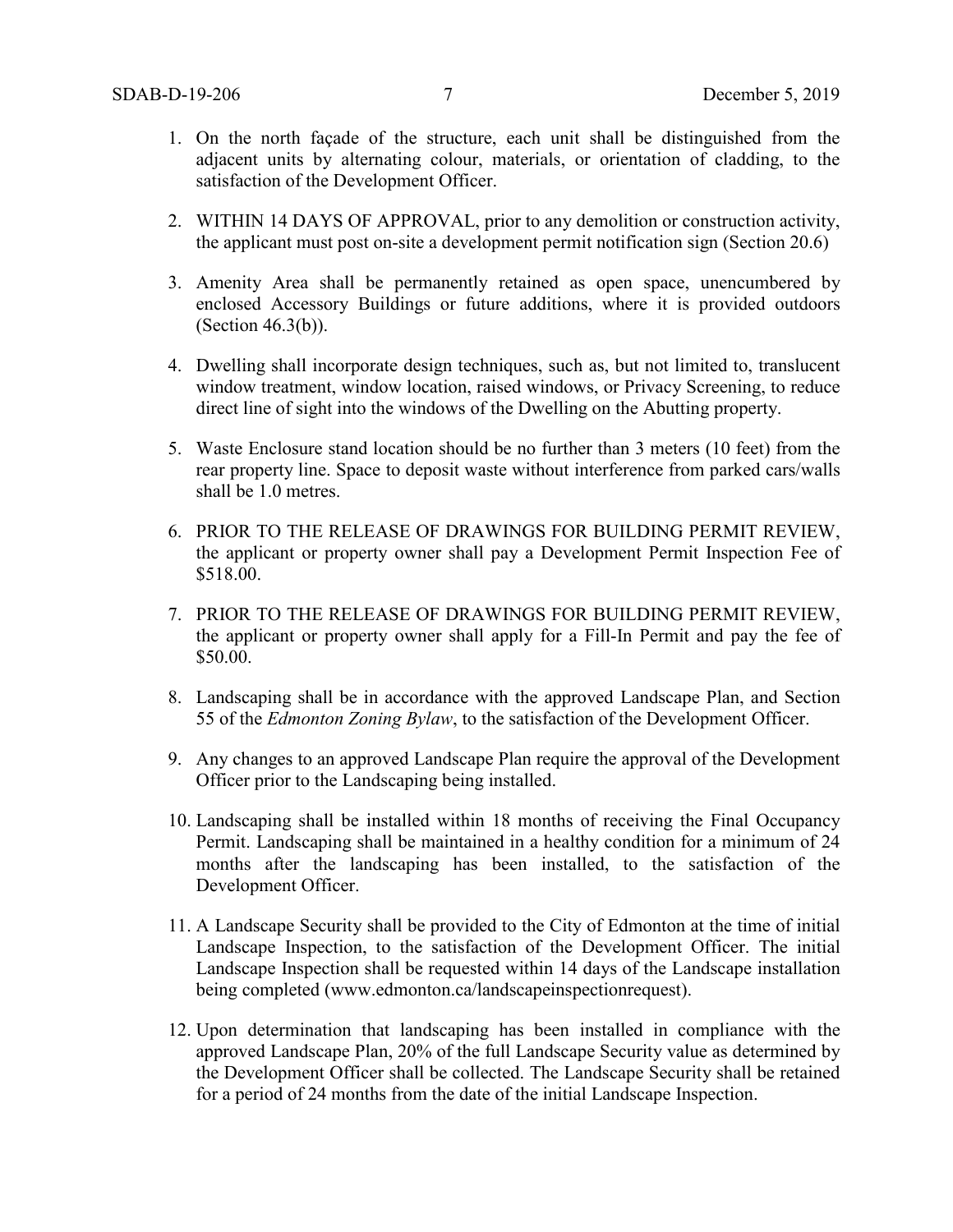13. Sites that are not completed or are not compliant with approved Landscape Plans at the initial Landscape Inspection shall, in addition, be required to submit a Security for incomplete work; up to the full value of the Landscape Security, as determined by the Development Officer.

# TRANSPORTATION/FILL IN PERMIT CONDITIONS:

- 1. The existing residential access to 112 Avenue, approximately 3.5 metres wide, located approximately 0.50 metres from the east property line must be removed and filled in with curb and gutter constructed and the boulevard restored as per the City of Edmonton Complete Streets Design and Construction Standards. The "fill-in" of the existing access must be included as requirement of the development permit. The owner/applicant must obtain a permit to remove the access, available from the Development and Zoning Services Branch, 2nd Floor, 10111-104 Avenue.
- 2. The removal of the residential access will result in the requirement for the construction of the flare on the west side of the adjacent north-south alley crossing, This flare must be constructed to match the existing flare on the east side of the alley crossing as per the City of Edmonton Complete Streets Design and construction Standards. The owner/applicant must contact Loli Fernandex (780-944-7683) a minimum of 72 hours prior to construction to arrange for an inspection.
- 3. There may be utilities within road right-of-way not specified that must be considered during construction. The owner/applicant is responsible for the location of all underground and above ground utilities and maintaining required clearances as specified by the utility companies. Alberta One-Call (1-800-242-3447) and Shaw Cable (1-866-344-7429; www.digshaw.ca) should be contacted at least two weeks prior to the work beginning to have utilities located. Any costs associated with relocations and/or removals shall be at the expense of the owner/applicant.
- 4. There are existing boulevard trees adjacent to the site that must be protected during construction. Prior to construction, the owner/applicant must contact to arrange for hoarding and/or root cutting. All costs shall be borne by the owner/applicant. Please contact [citytrees@edmonton.ca.](mailto:citytrees@edmonton.ca)
- 5. Garbage enclosures must be located entirely within private property and gates and/or doors of the garbage enclosure must not open or encroach into road right-of-way, as shown on the Enclosure.
- 6. Any hoarding or construction taking place on road right-of-way requires an OSCAM (On-Street Construction and Maintenance) permit. OSCAM permit applications require Transportation Management Plan (TMP) information. The TMP must include:
	- the start/finish date of project;
	- accommodation of pedestrians and vehicles during construction;
	- confirmation of lay down area within legal road right of way if required;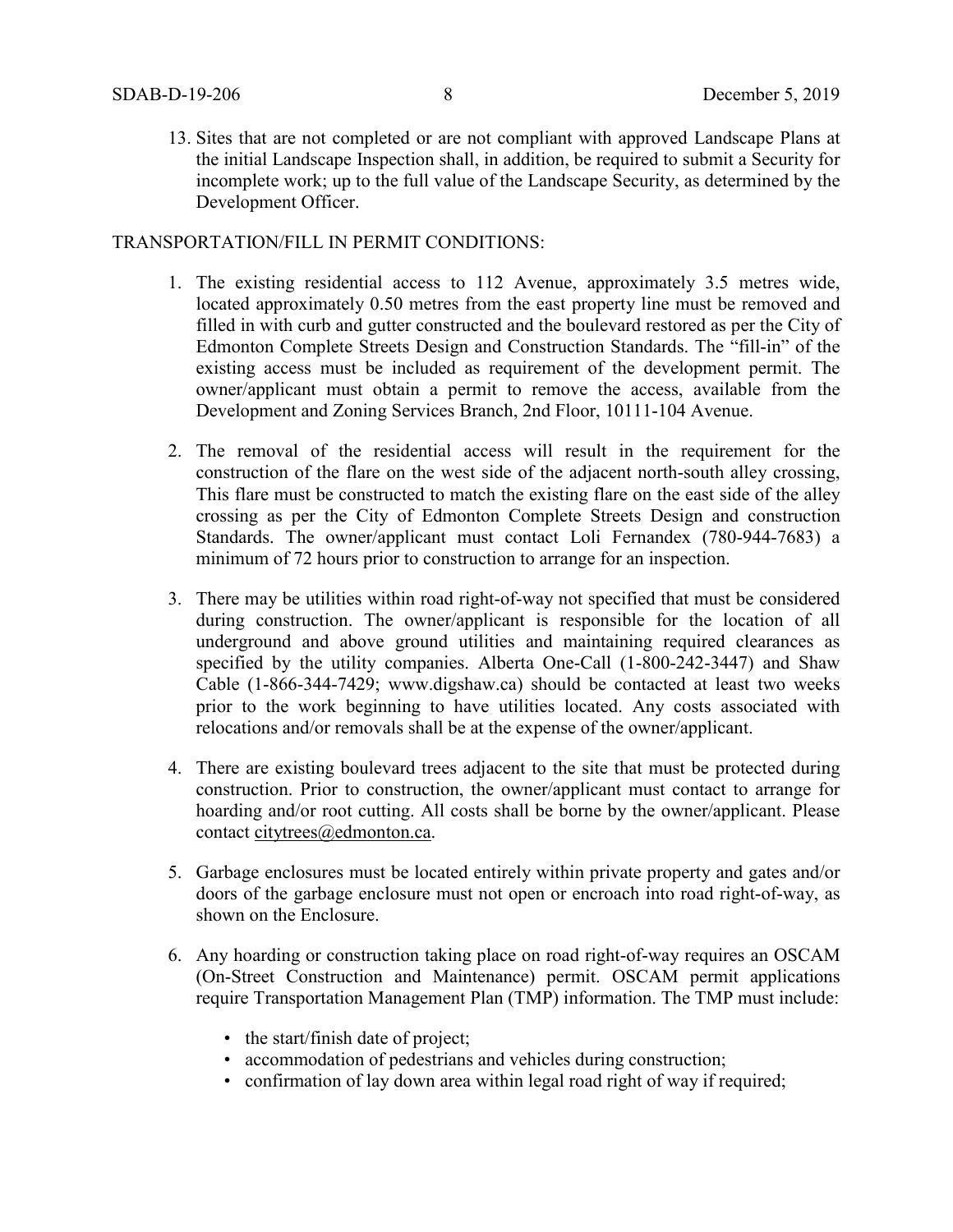• and to confirm if crossing the sidewalk and/or boulevard is required to temporarily access the site.

It should be noted that the hoarding must not damage boulevard trees. The owner or Prime Contractor must apply for an OSCAM online at:

https://www.edmonton.ca/business\_economy/licences\_permits/oscam-permit-request.aspx and,

https://www.edmonton.ca/documents/PDF/ConstructionSafety.pdf

7. Any alley, sidewalk or boulevard damage occurring as a result of construction traffic must be restored to the satisfaction of Development Inspections, as per Section 15.5(f) of the Zoning Bylaw. All expenses incurred for repair are to be borne by the owner.

# ADVISEMENTS:

- 1. Building Great Neighbourhoods has recently completed neighbourhood renewal in Inglewood adjacent to this site. The removal and replacement of the curb should be done without cutting into the road structure as this is under warranty. The owner/ applicant should contact Matthew Mohr of Building Great Neighbourhoods (780-495- 9963) for more information.
- 2. The proposed connector sidewalks from the property line of the subject site to tie into the City sidewalk, as shown on the Enclosure, are acceptable to Subdivision Planning.
- [52] In granting the development, the following variances to the *Edmonton Zoning Bylaw* are allowed:
	- 1. The minimum required Front Setback of 7.17 metres as per Section 814.3(2)(c) is varied to allow a deficiency of 3.17 metres, thereby decreasing the minimum required Front Setback to 4.0 metres.
	- 2. The minimum required Rear Setback of 40 percent of Site Depth, or 17.2 metres as per Section 814.3(4) is varied to allow a deficiency of 3 percent or 1.5 metres, thereby decreasing the minimum required Rear Setback to 15.7 metres.
	- 3. The maximum allowed projection of cantilever into the Rear Setback of 0.6 metres as per Section 44.2(a) is varied to allow an excess of 1.5 metres, thereby increasing the maximum allowed to 2.1 metres.
	- 4. The maximum allowed projection of cantilever, including eaves, into the interior Side Setback of 0.6 metres as per Section 44.2(a) is varied to allow an excess of 0.6 metres, thereby increasing the maximum allowed to 1.2 metres.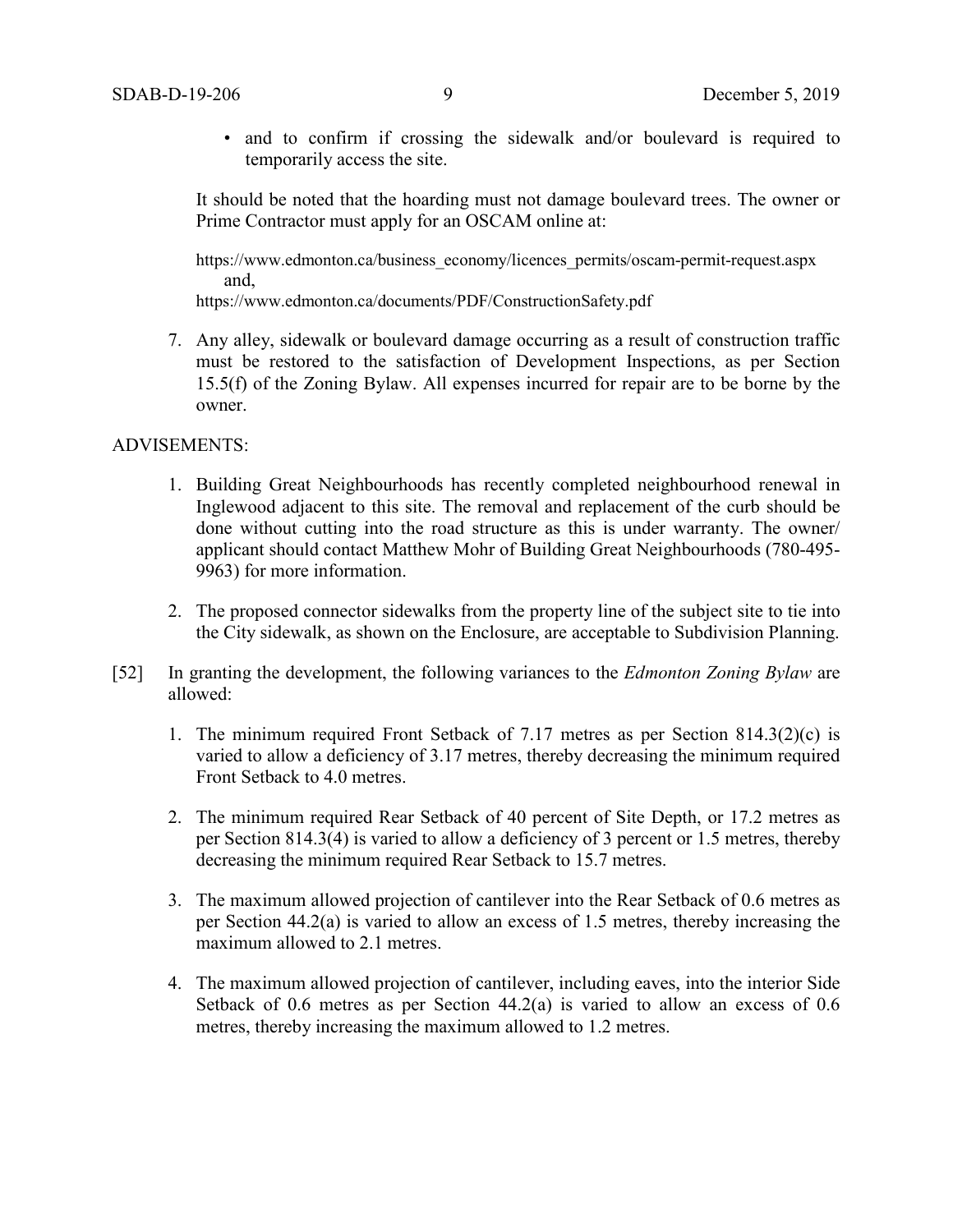5. The maximum length of any one projection in a Side Setback of 3.1 metres as per Section 44.2(b) is varied to allow an excess of 20.2 metres, thereby increasing the maximum allowed to 23.3 metres.

#### **Reasons for Decision**

- [53] Multi-unit Housing is a Permitted Use in the RF3 Small Scale Infill Development Zone. The purpose of the RF3 Small Scale Infill Development Zone is to provide for a mix of small scale housing.
- [54] The Appellant requests variances to the Front Setback, Rear Setback, cantilever projections and length of cantilevers.
- [55] The Development Officer also raised issues with compliance with Section 140.4(21) which states:

On Corner Sites, where Multi-unit Housing faces the flanking Side Lot Line, the Façade of the principal building facing the interior Side Lot Line shall include design techniques including, but not limited to, the use of varied rooflines, variations in building Setbacks and articulation of building Façades, in order to minimize the perception of massing, eliminate large uninterrupted expanses of wall and provide visual interest when the structure is viewed from an adjacent Lot.

- [56] With respect to variances to Front Setback and Rear Setback, the main concern of Development Authority as well as the neighbour immediately to the north would be that the variances allow a structure that would appear to be more massive on the lot. The Board notes that the structure does not exceed the Site Coverage limitations on the lot, does not exceed the Height restrictions on the lot, and has a front façade that the Development Authority acknowledged was heavily articulated and contains several architectural features.
- [57] The primary concern of the neighbour to the north dealt with sunlight penetration. The Board finds that while there may be a small decrease in sunlight penetration to the immediately north lot, the change in sunlight penetration will not significantly impact the lot to the north for following reasons:
	- a. As the proposed development is not over Height, a deficiency of only 1.5 metres to the rear and 3.17 metres to the front of the house are at issue. There are very large trees that will obscure the front portion of the house from the neighbour to the north, significantly reducing the effect of the variance on any change in sunlight penetration.
	- b. The principal dwelling on the lot immediately to the north is significantly set back from the property line, further mitigating the impact of the variance on sunlight penetration.
	- c. The location of the proposed structure is such that it will not significantly affect sunlight penetration into the back yard and garden of residents to the north.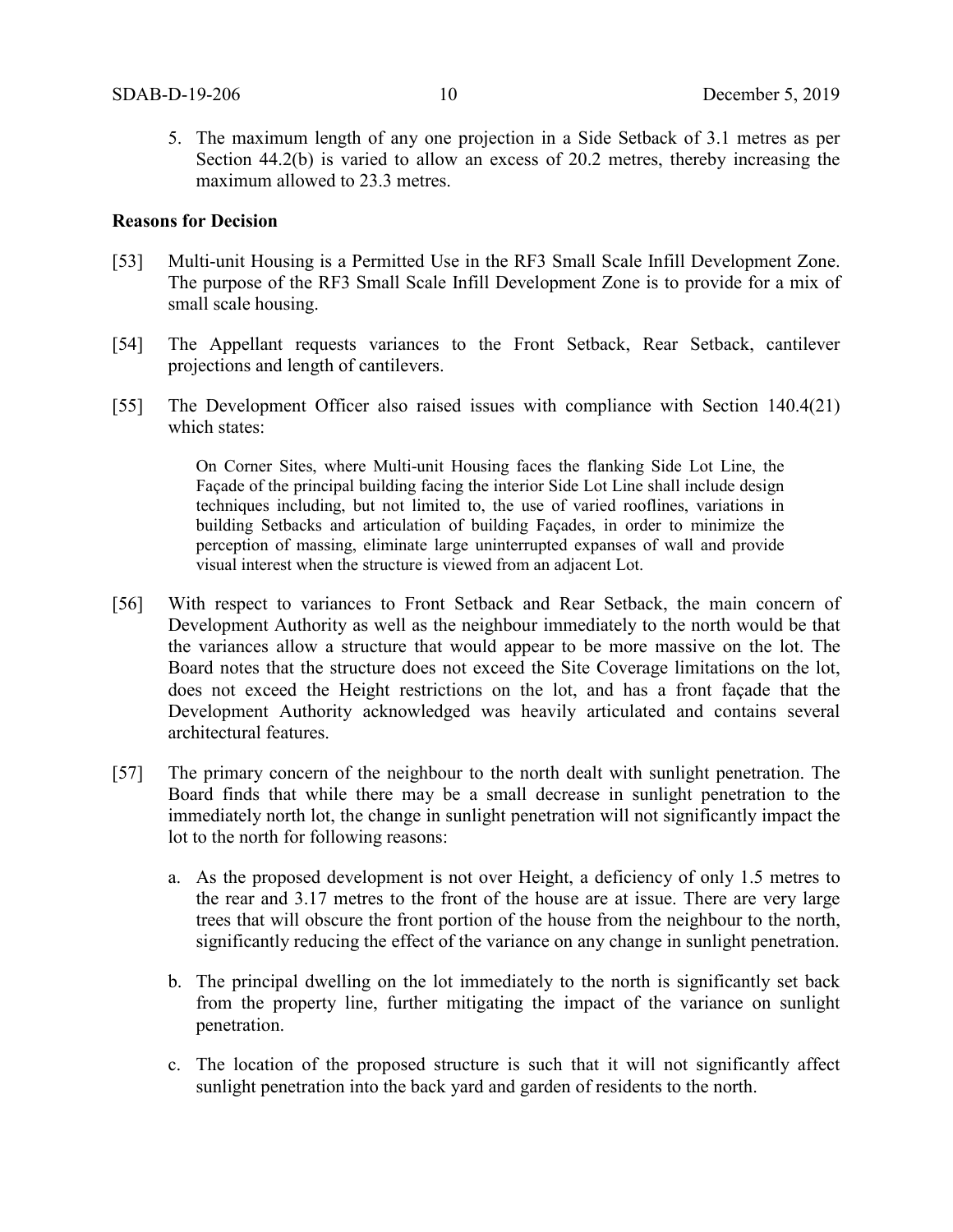- d. For these reasons, the Board finds that the Front Setback and Rear Setback required variances will not significantly or materially impact sunlight penetration relieving the central concern raised by the neighbour to the north to those two variances.
- [58] Of greater concern to the Board was the structure's north face. The north façade, as currently presented, does contain significant risk of creating a structure with an excessive massing appearance. This is caused by the lack of physical articulation of the north façade with the exception of only two dormered windows, as well as the fact that the cantilevered portion of the north façade extends for almost the entire length of the structure. The Board does note that there is significant vegetation between these buildings and there will be increased vegetation when the proposed landscaping plan is put into effect. The existing vegetation as well as landscaping plan will go a long ways to obscure and reduce the massing effect of proposed structure.
- [59] In addition, the Board has imposed condition No. 1 upon this permit which states:

On the north façade of the structure, each unit shall be distinguished from the adjacent units by alternating colour, materials, or orientation of cladding, to the satisfaction of the Development Officer.

This condition will ameliorate the massing effect of the proposed north façade by breaking up the continuity of the cladding of the north façade into four separate areas of alternating cladding styles, materials and colour. The massing effect of the structure will be reduced.

- [60] After the imposition of Condition 1, the Board is satisfied that granting the variances will not unduly interfere with the amenities of the neighbourhood nor materially interfere with or affect the use, enjoyment or value of neighbouring parcels of land and the requirements of Section 140.4(21) will be met.
- [61] The Board also notes that this development furthers the goal of 4.4.1.1 of the Municipal Development Plan, The Way We Grow, which states:

4.4.1.1 Provide a broad and varied housing choice, incorporating housing for various demographic and income groups in all neighbourhoods.

- [62] The Board did not consider any economic impacts of the development.
- [63] For these reasons the appeal is allowed and the development is granted.

Ian Wachowicz, Chair Subdivision and Development Appeal Board

CC: Development & Zoning Services – J. Angeles / A. Wen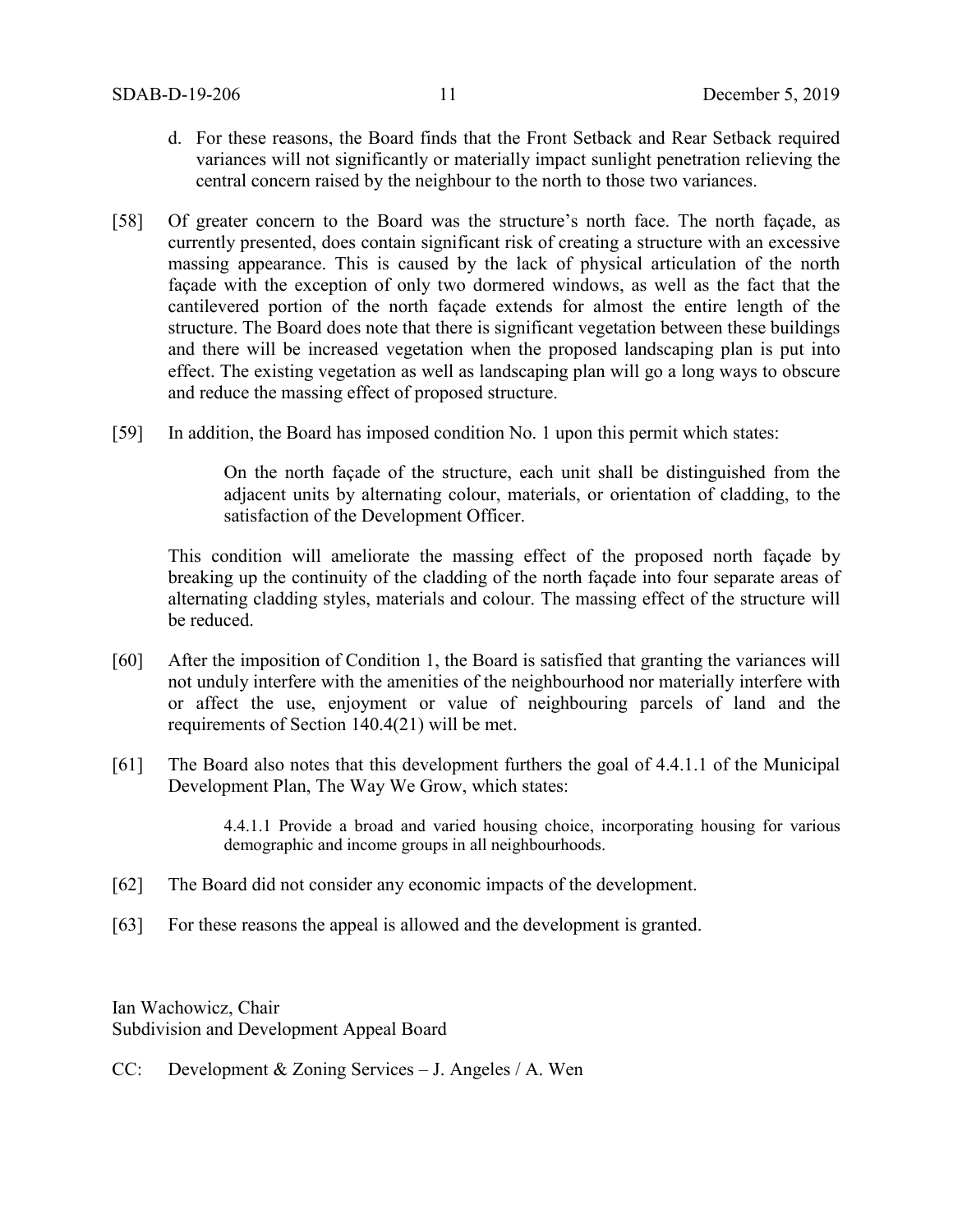# **Important Information for the Applicant/Appellant**

- 7. This is not a Building Permit. A Building Permit must be obtained separately from the Sustainable Development Department, located on the 2nd Floor, Edmonton Tower, 10111 – 104 Avenue NW, Edmonton, AB T5J 0J4.
- 8. Obtaining a Development Permit does not relieve you from complying with:
	- f) the requirements of the *Edmonton Zoning Bylaw*, insofar as those requirements have not been relaxed or varied by a decision of the Subdivision and Development Appeal Board,
	- g) the requirements of the *Alberta Safety Codes Act*,
	- h) the *Alberta Regulation 204/207 – Safety Codes Act – Permit Regulation*,
	- i) the requirements of any other appropriate federal, provincial or municipal legislation,
	- j) the conditions of any caveat, covenant, easement or other instrument affecting a building or land.
- 9. When an application for a Development Permit has been approved by the Subdivision and Development Appeal Board, it shall not be valid unless and until any conditions of approval, save those of a continuing nature, have been fulfilled.
- 10. A Development Permit will expire in accordance to the provisions of Section 22 of the *Edmonton Zoning Bylaw, Bylaw 12800*, as amended.
- 11. This decision may be appealed to the Alberta Court of Appeal on a question of law or jurisdiction under Section 688 of the *Municipal Government Act*, RSA 2000, c M-26. If the Subdivision and Development Appeal Board is served with notice of an application for leave to appeal its decision, such notice shall operate to suspend the Development Permit.
- 12. When a decision on a Development Permit application has been rendered by the Subdivision and Development Appeal Board, the enforcement of that decision is carried out by the Sustainable Development Department, located on the 2nd Floor, Edmonton Tower, 10111 – 104 Avenue NW, Edmonton, AB T5J 0J4.

*NOTE: The City of Edmonton does not conduct independent environmental checks of land within the City. If you are concerned about the stability of this property for any purpose, you should conduct your own tests and reviews. The City of Edmonton, when issuing a development permit, makes no representations and offers no warranties as to the suitability of the property for any purpose or as to the presence or absence of any environmental contaminants on the property.*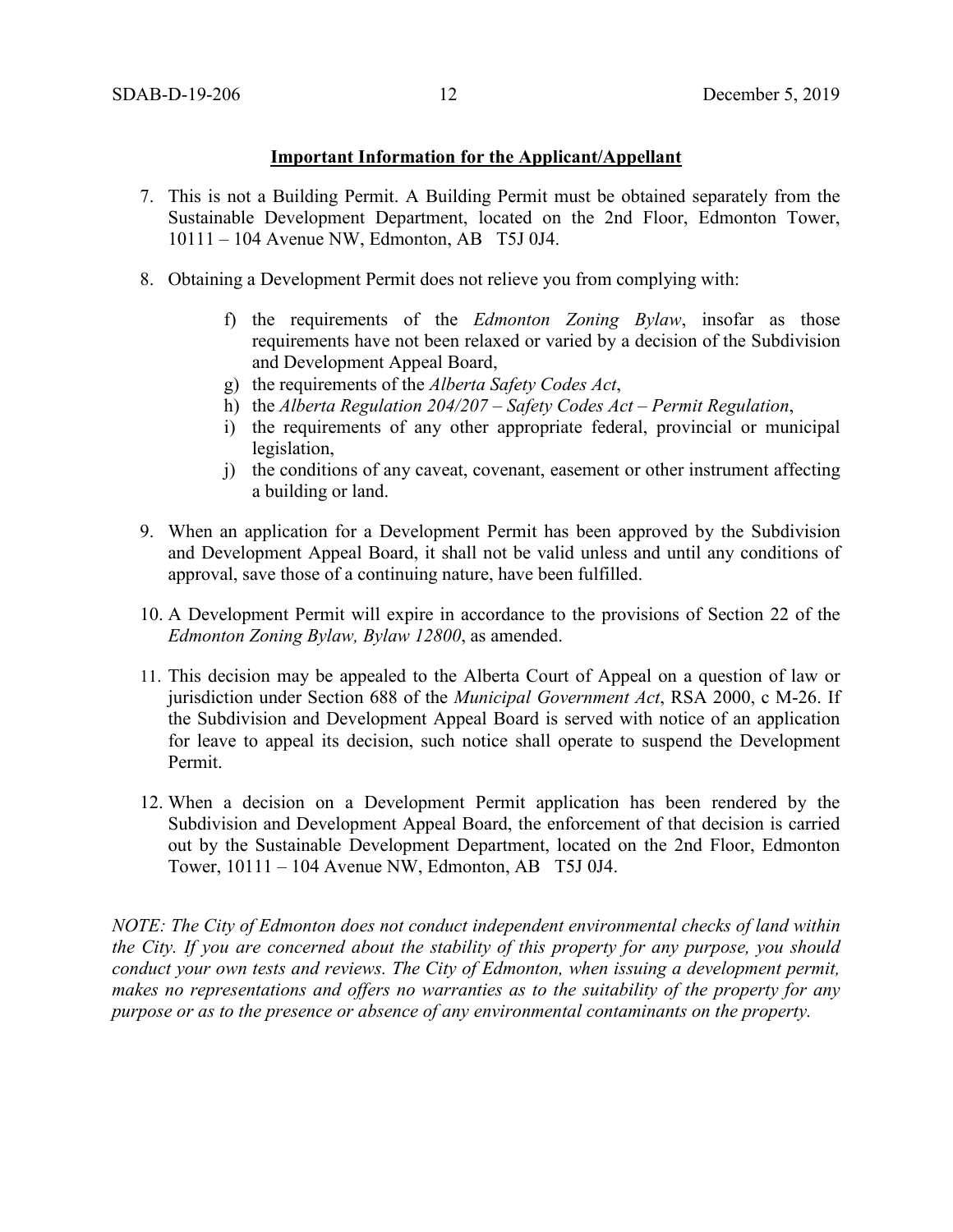# **EDMONTON SUBDIVISION AND DEVELOPMENT APPEAL BOARD**

Citation: Carmela Vizza v Subdivision Authority of the City of Edmonton, 2019 ABESDAB 20006

| Date:           | December 5, 2019 |
|-----------------|------------------|
| Project Number: | 293696358-001    |
| File Number:    | SDAB-S-19-006    |

Between:

Carmela Vizza

and

# The City of Edmonton, Subdivision Authority

Board Members

Ian Wachowicz, Chair Gwen Harris Debby Kronewitt Martin Art Peterson Elaine Solez

# DECISION

[64] On November 21, 2019, the Subdivision and Development Appeal Board (the "Board") heard an appeal that was filed on November 4, 2019 for an application by Alberta Geomatics Inc. The appeal concerned the decision of the Subdivision Authority, issued on October 17, 2019, to refuse the following subdivision:

# **Create two (2) additional single detached residential lots.**

- [65] The subject property is on Plan 4606NY Blk 34 Lot 37, located at 5923 148 Avenue NW, within the (RF1) Single Detached Residential Zone. The McLeod (West) Neighbourhood Area Structure Plan applies to the subject property.
- [66] The following documents were received prior to the hearing and form part of the record:
	- Copy of the decision of refusal from the Subdivision Authority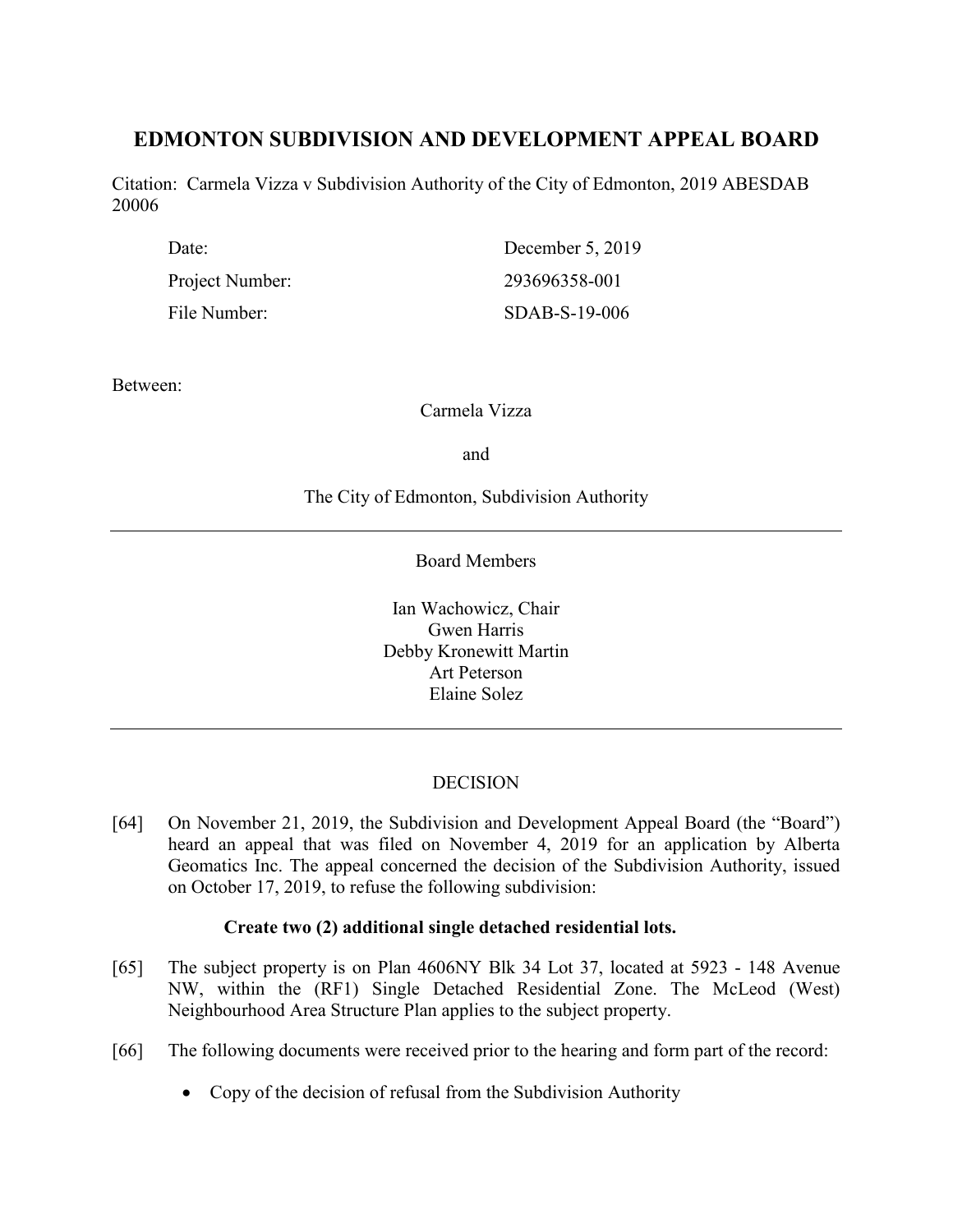- The Subdivision Authority's written submissions;
- The Appellant's written submissions:
	- o E-mail Permission for Mary Lyseng to Represent Carmela Vizza at Appeal;
	- o Written Appeal Response (six pages);
	- o Attachments: 1, 2, 3, 4, 5A, 5B, 6A, 6B, 7, 8, 9, and 10; and
- Online responses. Five e-mails in opposition to the proposed Subdivision.

# **Preliminary Matters**

- [67] At the outset of the appeal hearing, the Chair confirmed with the parties in attendance that there was no opposition to the composition of the panel.
- [68] The Chair outlined how the hearing would be conducted, including the order of appearance of parties, and no opposition was noted.
- [69] The appeal was filed on time, in accordance with section 678 of the *Municipal Government Act*, RSA 2000, c M-26.

# **Summary of Hearing**

- *i) Position of the Appellant, C. Vizza*
- [70] M. Lyseng appeared to represent C. Vizza the property owner. She provided her submissions in advance and was in attendance to answer questions.
- [71] She commented on the length of time it has taken for the subdivision application to be processed as it was started in September 2018.
- [72] A representative of the City originally indicated to them that it may be possible to divide the subject site into three lots.
- [73] She feels like some of their submitted documents for the option to split the site into two lots rather than three lots have gone missing and they feel that it has been difficult to obtain required information from the City.
- [74] Ms. Lyseng provided the following responses to questions from the Board:
	- a. She believes that diagrams were submitted in conjunction with their original application that showed two options: a three lot split and a two lot split. A surveyor had been hired to prepare these drawings. She believes it was the surveyor who submitted the subdivision application.
	- b. After submitting the initial application they never heard anything back from the City until the recent refusal letter was received. They were told that the person originally dealing with this application was on an extended leave.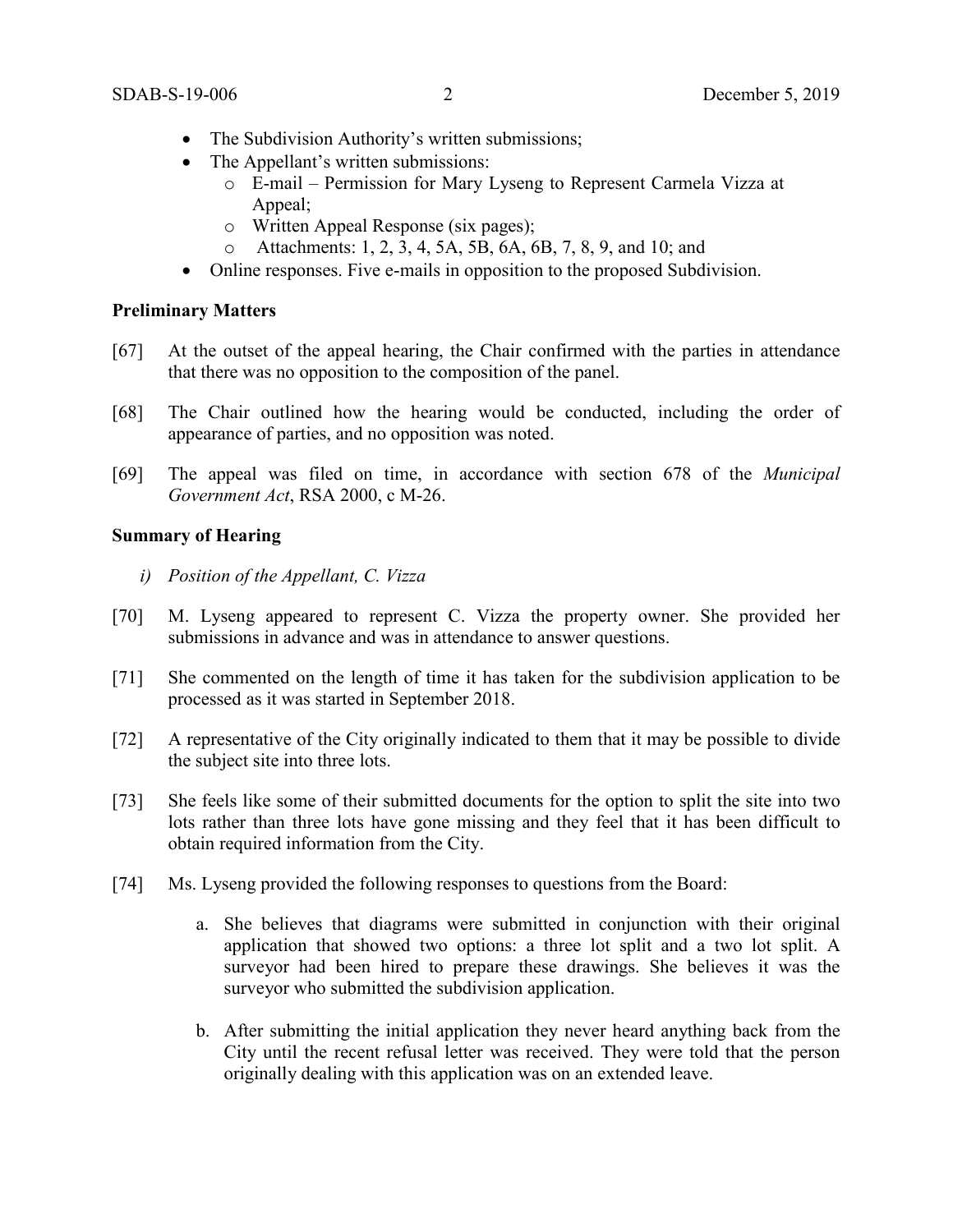- c. The Appellant would be in agreement if the Board allowed the subject site to be split into two lots rather than three lots.
- *iv) Position of the Subdivision Authority, J. Vos and T. Foster*
- [12] J. Vos, Subdivision Planner and T. Foster, Transportation Technician, appeared to represent the Subdivision Authority.
- [13] The application originally submitted by Alberta Geomatics Inc. was to create two additional lots (total of three lots) while retaining the existing home. The option to split the site into one additional lot (total of two lots) was not received until after the letter refusing the subdivision into three lots was issued.
- [14] The subject site is a corner lot located in the McLeod Neighbourhood and is zoned (RF1) Single Detached Residential Zone. The existing home would be on the lot furthest to the north and would face 148 Avenue. The other two lots would face onto 59A Street. There is no lane.
- [15] The Subdivision Authority's refusal was issued on October 17, 2019, for the following reasons:
	- 1. The proposed subdivision does not comply with the development regulations identified in section 41.1(3) of the *Edmonton Zoning Bylaw* which states that in the RF1 Zone you can only subdivide to create one additional lot.
	- 2. The proposed subdivision does not comply with the minimum development regulations identified in section 110.4(1) due to deficient site depth and site area.
		- a. The minimum site depth identified in the RF1 Zone for Single Detached Housing is 30.0 metres. The site depths of the proposed lots are 16.8 metres (remainder of Lot 37) and 18.3 metres (Lots 37A and 37B), which are therefore deficient by 13.2 metres and 11.7 metres or 44 percent and 39 percent.
		- b. The minimum site area identified in the RF1 Zone for Single Detached Housing is 250.8 square metres. The site areas of the proposed Lots 37A and 37B are 181.0 square metres which are therefore deficient by 69.8 square metres (28 percent).
	- 3. This proposal will result in a site depth and lot size that is uncharacteristically small when compared to properties on the adjacent block faces.
		- a. The site depths on the adjacent block faces are approximately 36.6 metres as opposed to the proposed 16.8 metres and 18.3 metres.
		- b. Site areas of surrounding properties are approximately 613 square metres. The proposed site areas of 181 square metres for lots 37A and 37B are 70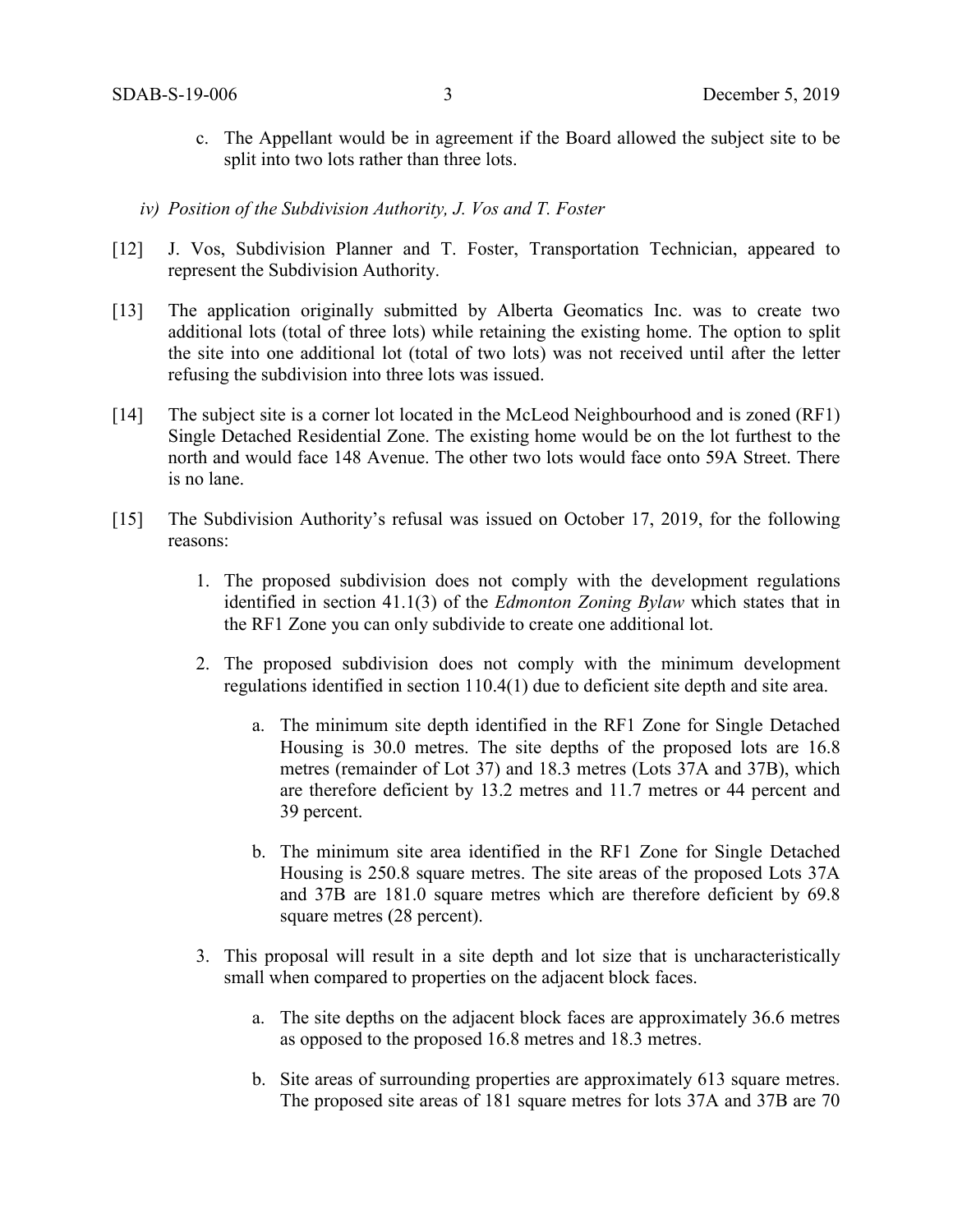percent less than the average of the lots on the block face. The proposed site area of 289 square metres for the remainder of Lot 37 is 53 percent less than most of the lots on the block face.

- 4. This proposal creates an unnecessary development hardship for existing and future landowners. Three non-conforming lots will be created that do not meet development regulations found in the *Edmonton Zoning Bylaw*. Any future developments on the lots would require a development permit variance and there is no guarantee that such a variance would be provided.
- 5. Site driveway access to the proposed north lot will result in an unsafe intersection due to the proposed configuration of the driveway access through the corner cut and its proximity to the uncontrolled intersection of 148 Avenue and 59A Street.
	- a. Corner cuts must be free of obstructions that might restrict sightlines and which may create safety issues for pedestrians, cyclists or drivers.
	- b. There is insufficient space to construct a three metre driveway access for proposed Lots 37 and 37A and meet the required separation distances from the existing curb ramp (one metre), boulevard trees (three metres) and fire hydrant (1.8 metres). Removal of boulevard trees would be required.
- 6. The creation of two additional front driveways instead of one additional front driveway perpetuates undesirable design.
	- a. Pedestrian walkability and safety would be compromised.
	- b. The amount of additional hard surfacing along the boulevard would break up the streetscape and the removal of boulevard trees would decrease public landscaping.
	- c. Front landscaping opportunities for the proposed lots would be limited.
	- d. There would be a loss of on-street parking.
- [16] The Subdivision Authority provided the following responses to questions from the Board:
	- a. A. Seltz, a Development Officer, provided numerous examples of variances that would be required for any future developments on the three proposed lots due to the large deficiencies in site area and site depth.
	- b. It would be possible to construct semi-detached housing on the original single site without the requirement of any variances.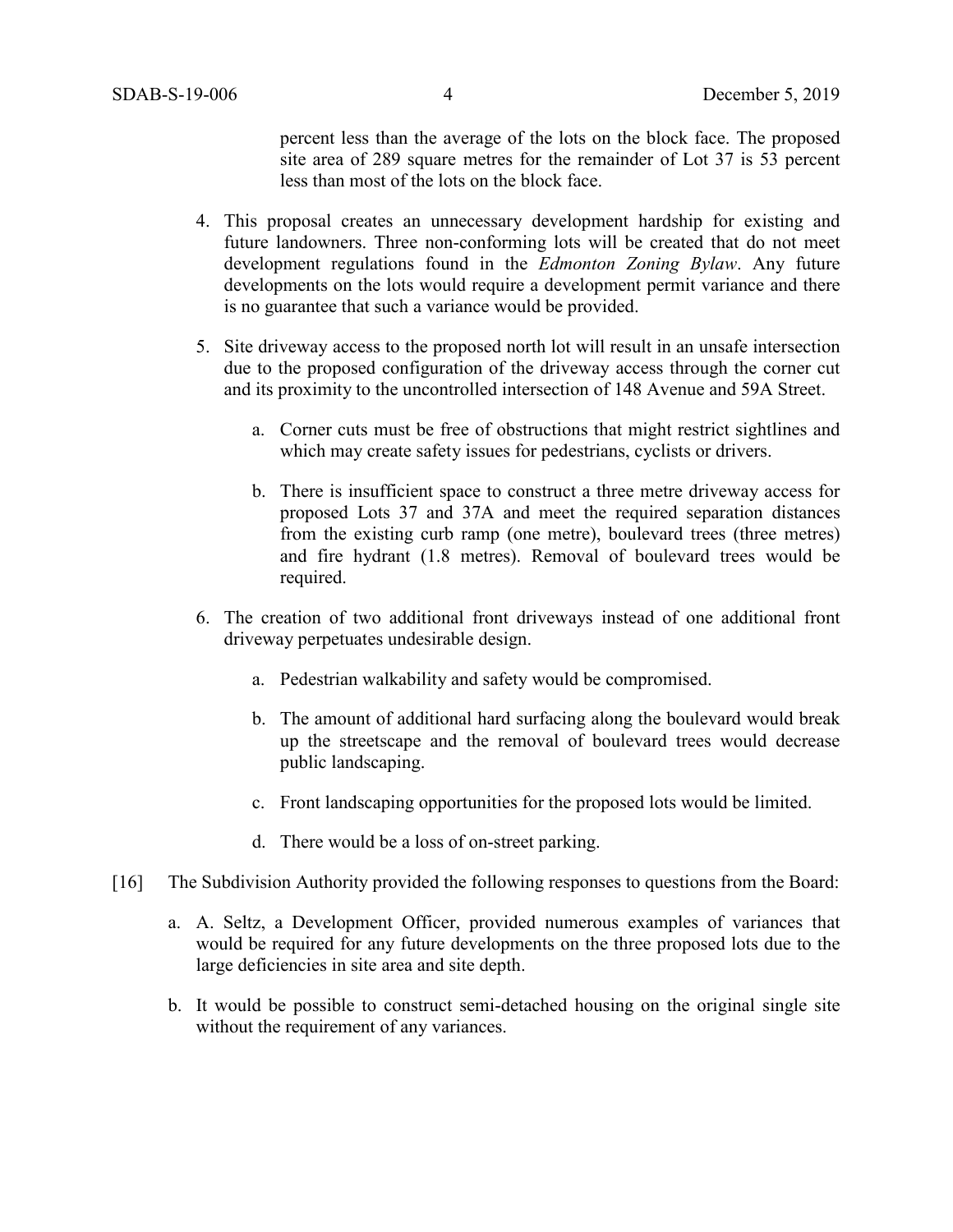- *v) Position of Affected Property Owners Opposed to the Subdivision*
- [17] Mr. J. and Mrs. J. Charchun, who live a few houses to the south across 59A Street have lived in the area for 51 years. They received notification of the appeal but did not receive any notice of the original subdivision application. It was explained that the Subdivision Authority is only required to notify the immediately adjacent land owners. In this case, the Board chose to notify all neighbours within a 60-metre radius.
- [18] They agree with the City that the proposed subdivision would result in traffic safety hazards. There is an elementary school just to the east of the subject site and many vehicles make a U-turn at this intersection to access the school. There is significant traffic when school opens and closes for students.
- [19] The loss of street parking would be a problem. There are always a minimum of three vehicles at the subject property and the property directly across the street to the east has an occupied secondary suite and there are up to four vehicles at that property.
- [20] It is already difficult for the City to plough around parked vehicles; more parked vehicles would aggravate the issue.
- [21] They are concerned with the impact to the general appearance of the subdivision. While they realize that a two-lot split can be done, it would not be appealing to have a total of three lots with two very skinny houses on the newly created lots.
- [22] The loss of boulevard trees is also concerning.

*vii) Rebuttal of the Appellant*

- [23] M. Lyseng reiterated that she does not understand what happened to the application and associated documents for splitting the site into two lots rather than three lots.
- [24] The grey area on the Real Property Report, submitted as Attachment 4 in her materials, is all concrete and would allow for access to both the existing house and the lot immediately to the south. She does not understand why one parking space is shown on the tentative subdivision plan to the east of the existing house as the original driveway can be used. This is the first time she has seen the tentative plan showing this parking space.
- [25] The existing house is a very high bi-level as per the photo submitted as Attachment 9 in her materials; it is almost pushing two storeys. There is enough land on the subject site that another house exactly the same as the existing house could be built.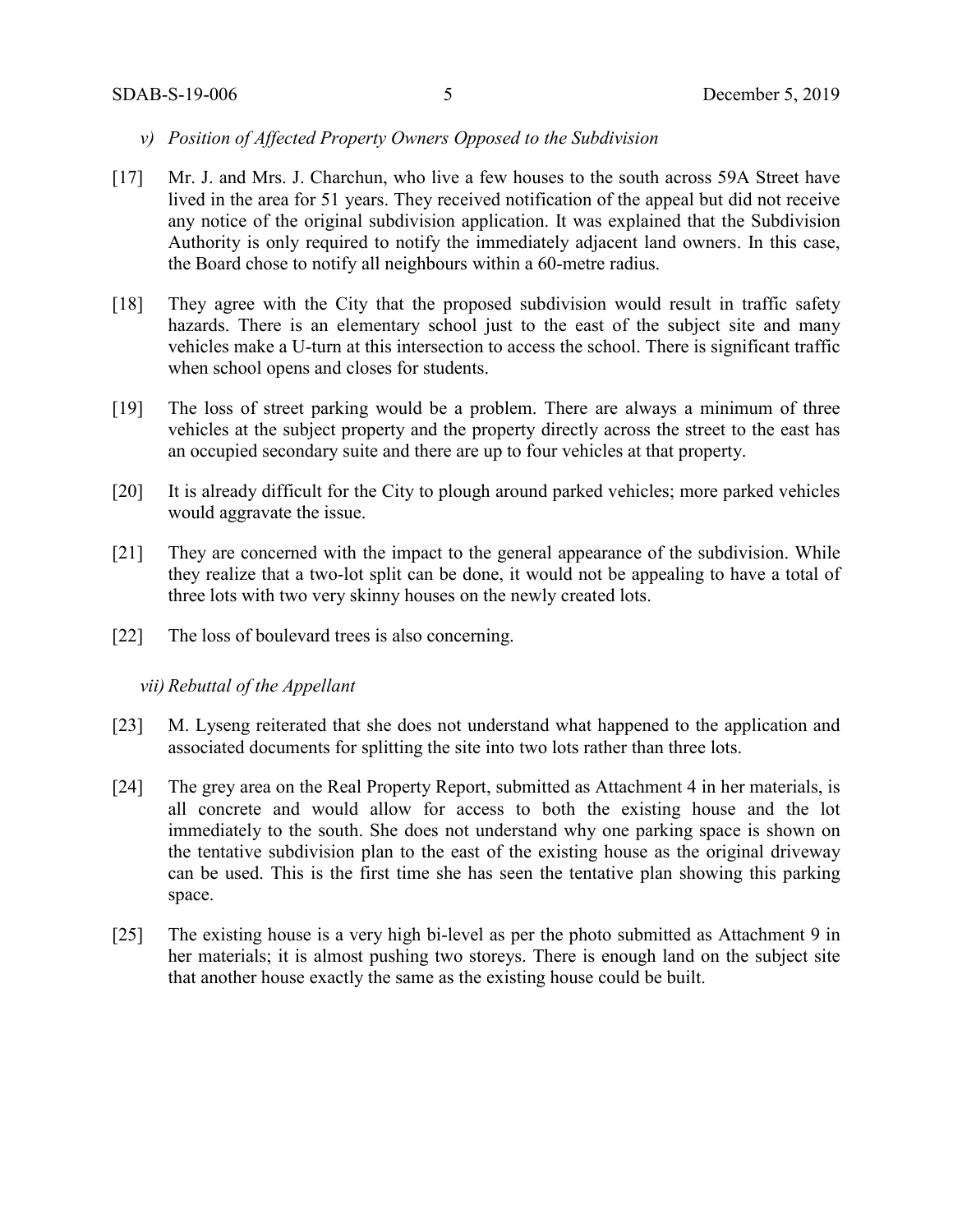# **Decision**

[26] The appeal is **DENIED** and the decision of the Subdivision Authority is **CONFIRMED**. The subdivision is **REFUSED**.

# **Reasons for Decision**

- [27] The Appellant applied to subdivide a Site in the (RF1) Single Detached Residential Zone into two additional lots for a total of three lots. The appeal is denied for the following reasons.
- [28] The subdivided lots would not comply with the minimum development regulations identified in section 110.4(1) of the *Edmonton Zoning Bylaw*. The Site Depth would be deficient for all three lots and the minimum Site Area would be deficient for two of the three lots. The deficiencies are significant.
- [29] To allow the subdivision would create hardship lots which could not be developed as a right but would have to have variances granted for any residential development. It is not desirable to create three lots which cannot be developed without the granting of significant variances by the Development Authority. The Development Authority could choose to decline the required variances.
- [30] The proposed subdivision would create lots that are uncharacteristically small when compared to properties on adjacent block faces. With respect to Site Depth, the lots that would be created would be 46 to 50 percent smaller than the average Site Depth of the neighbouring lots. With respect to Site Area, on the remainder of Lot 37 it would be 53 percent smaller and two of the proposed lots would be a full 70 percent smaller than the average Site Area of neighbouring lots. These lots would be completely uncharacteristic of the neighbourhood.
- [31] The Site access to the proposed north lot would result in an unsafe intersection due to the proposed configuration of the driveway access and proximity to the uncontrolled intersection at 148 Avenue and 59A Street. The driveway would go through an existing corner cut which was initially created to allow for proper sight lines for that uncontrolled intersection. In addition, the proposed driveway access to all three proposed lots would require vehicles to back into or out of driveways across a municipal sidewalk and into traffic, which is potentially dangerous and undesirable.
- [32] In addition, given the absence of a lane, two of the proposed lots would be accessed by additional front driveways which would have to cross a boulevard that currently contains mature trees which further limits the sight lines for egress if the trees remain, or else would require the removal of the mature trees from the City's boulevard. Neither situation is desirable.
- [33] Finally, to grant the subdivision would require a variance waiving the requirement of section 41.1(3) which limits subdivision of lots in the (RF1) Single Detached Residential Zone into only one additional lot and not two.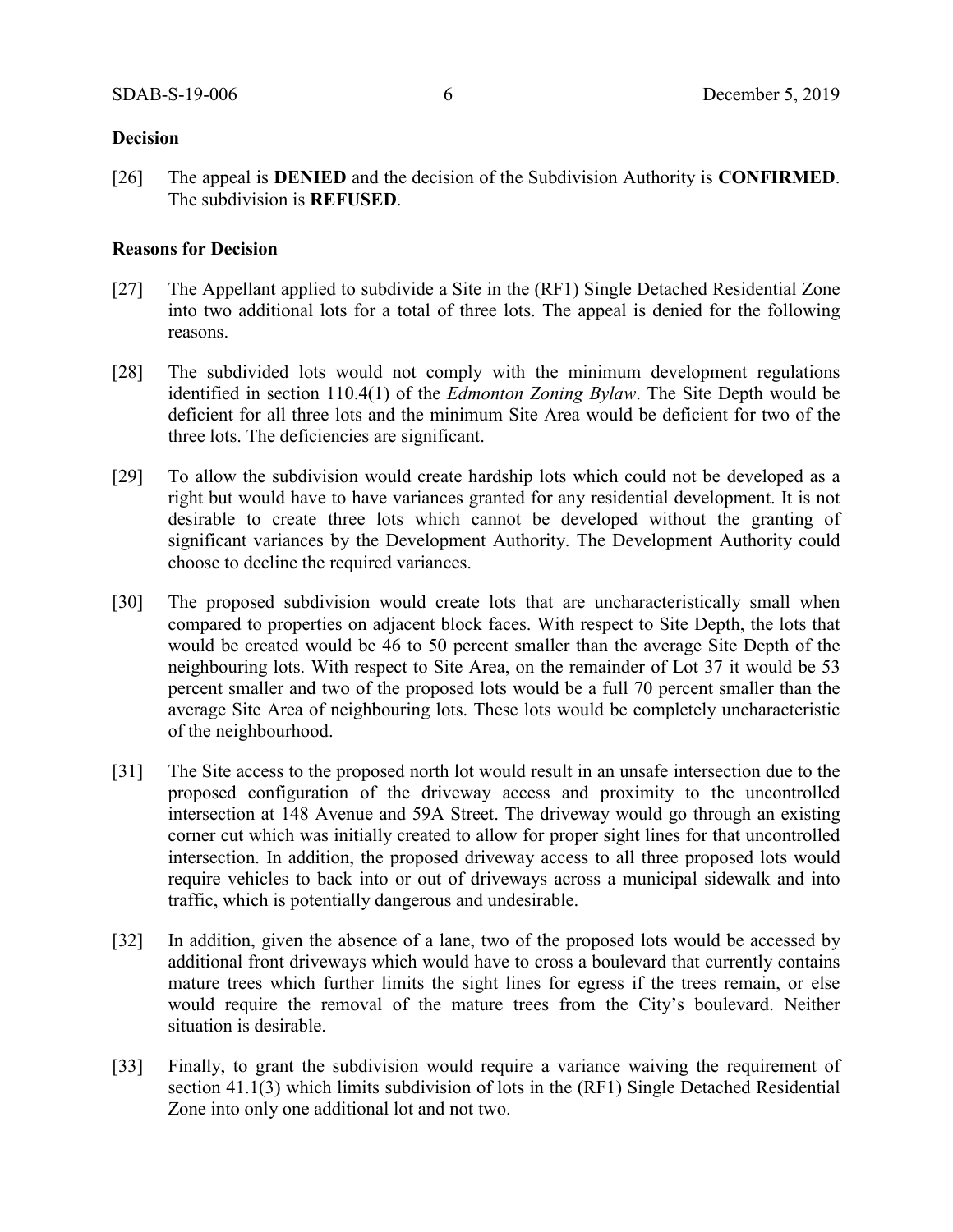[34] For all of the above reasons, allowing this subdivision would unduly interfere with the amenities of the neighbourhood and materially interfere with or affect the use, enjoyment or value of neighbouring parcels of land.

Ian Wachowicz, Chair Subdivision and Development Appeal Board

CC: Subdivision Authority – B. McDowall / J. Vos City of Edmonton Law Branch – M. Gunther